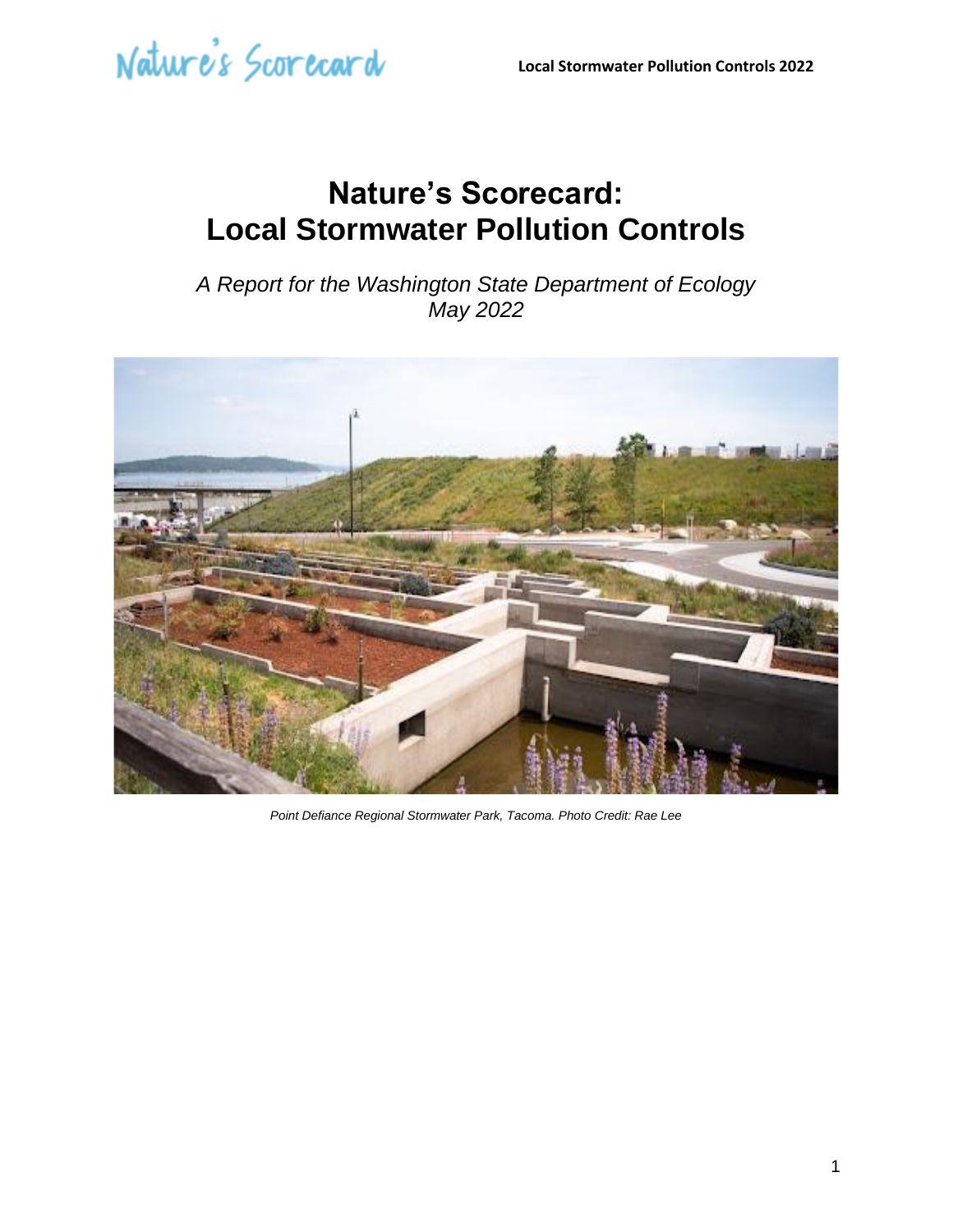

### <span id="page-1-0"></span>Table of Contents

| А. |                                                                                                                                                                                                                                                                           |  |
|----|---------------------------------------------------------------------------------------------------------------------------------------------------------------------------------------------------------------------------------------------------------------------------|--|
| 1. |                                                                                                                                                                                                                                                                           |  |
| 2. |                                                                                                                                                                                                                                                                           |  |
| 3. |                                                                                                                                                                                                                                                                           |  |
| В. |                                                                                                                                                                                                                                                                           |  |
|    |                                                                                                                                                                                                                                                                           |  |
|    |                                                                                                                                                                                                                                                                           |  |
|    | Recommendation 1: Modify S.5.C.7 to Focus on Retrofits to Control Stormwater From<br>Existing Development and Require Prioritization of Stormwater Retrofit Projects in the Built<br>Environment, in Areas with a High or Medium Prevalence of URMS, and in Overburdened  |  |
|    | Finding 2: Reporting Requirements Are Insufficient to Assess Efficacy of Investments.                                                                                                                                                                                     |  |
|    | Recommendation 2: Shift to a Proportionate Approach for Stormwater Retrofit<br>Requirements in S.5.C.7 and Appendix 12, Whereby Permittees are Required to Restore<br>and Control Stormwater to a Specifically Defined Proportion or Quantity of the Stormwater           |  |
|    | Finding 3: Municipalities Are "Double-Counting" Projects With no Stormwater Nexus.                                                                                                                                                                                        |  |
|    | Recommendation 3: Shift to a Proportionate Approach for Preservation Requirements,<br>Whereby Permittees are Required to Address a Specifically Defined Proportion or Quantity<br>of Their Jurisdiction Predicted to Experience Future Development Impacts, Each Year and |  |
|    | Finding 4: Some Permittees Heavily Rely on Maintenance and Prevention Projects to                                                                                                                                                                                         |  |
|    | Recommendation 4: Maintenance Projects (SSC Types 6 and 11) Should Have Separate<br>Permit Requirements.                                                                                                                                                                  |  |
|    | Finding 5: In Some Cases Phase II's Are Doing More SSCs than Phase I's, Despite                                                                                                                                                                                           |  |
|    |                                                                                                                                                                                                                                                                           |  |
|    |                                                                                                                                                                                                                                                                           |  |
|    |                                                                                                                                                                                                                                                                           |  |
|    |                                                                                                                                                                                                                                                                           |  |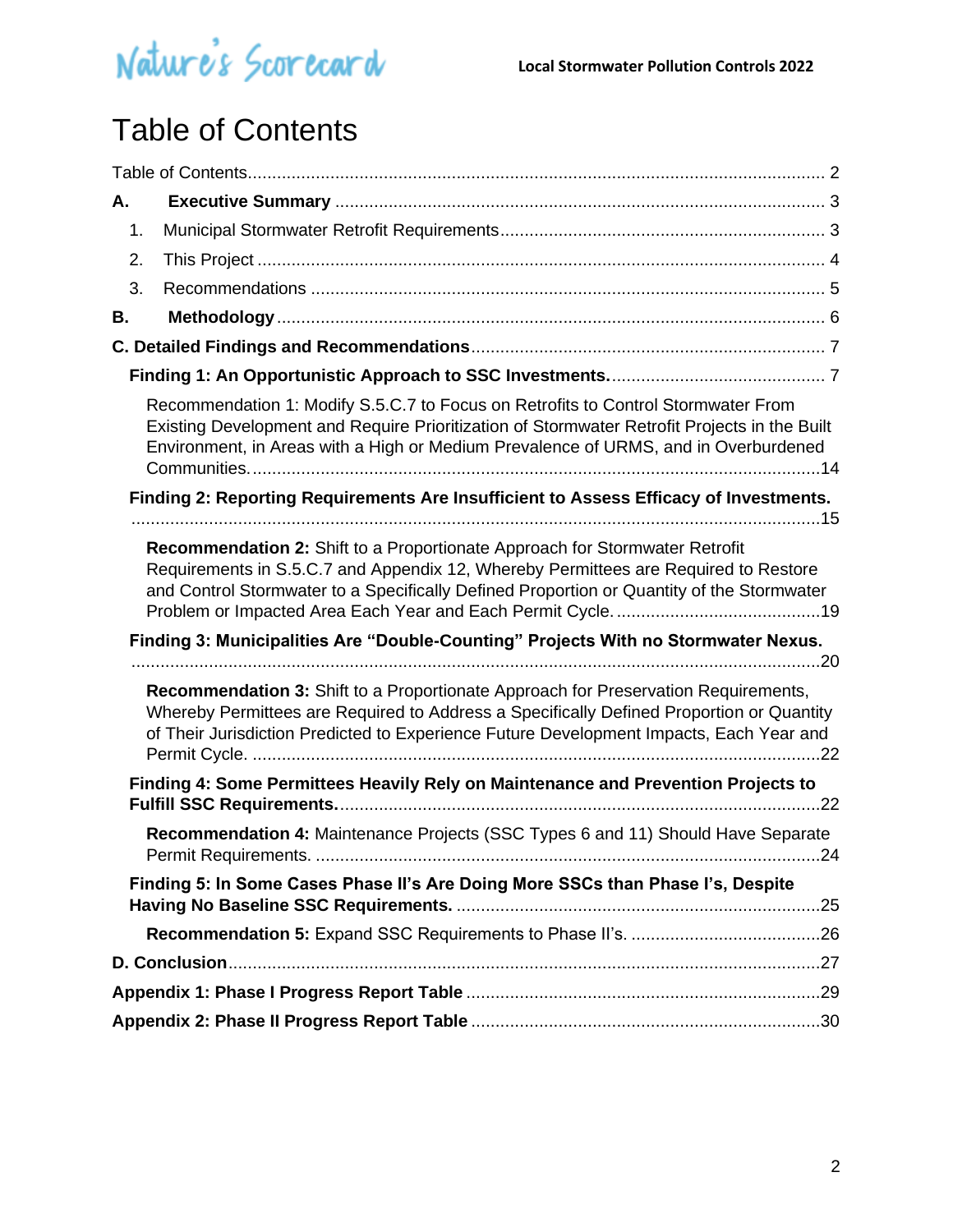### <span id="page-2-0"></span>**A. Executive Summary**

Stormwater remains the number one source of toxic pollution to Puget Sound. It is not the rain that is the problem: chemicals released by humans into our environment build up on impervious surfaces–our roads, rooftops, and other hard infrastructure–and wash directly into our waterways when it rains. In order to restore Puget Sound, ensure healthy and climate resilient communities, and save our salmon and orcas, it is critical that we stop dumping harmful pollutants into our environment, remove existing hard surfaces that disrupt the natural hydrologic cycle, and treat and control polluted stormwater runoff. Municipal stormwater retrofits are a key component of the latter strategies.

For decades, six cities and counties that make up about half of the Puget Sound watershed have had legal requirements to treat and control polluted stormwater discharges from existing development in their jurisdictions. These municipalities are required to install stormwater treatment, flow control, and low-impact development techniques that mimic the natural environment. But until now, no one was tracking or reporting on these investments in a comprehensive way. That's why Puget Soundkeeper (PSK) and Washington Environmental Council (WEC) teamed up to find out how much progress has been made on municipal stormwater retrofits and how much work remains to be done to restore Puget Sound.

Despite requirements for municipalities to manage polluted stormwater dating back almost 30 years, and despite the known benefits of stormwater projects, **our team of reviewers found no evidence that these projects are making a dent on overall Puget Sound water quality.**

### <span id="page-2-1"></span>1. Municipal Stormwater Retrofit Requirements

The Municipal General Stormwater Permits for Western Washington are a critical piece of the Clean Water Act framework designed to protect our water from pollution. Since 1995, six Phase I Municipal General Stormwater Permittees in Western Washington (Phase I's) have been legally required to implement stormwater projects to prevent or reduce impacts to waters of the State caused by discharges from existing development within their municipal separate storm sewer systems (MS4s).<sup>1</sup> With the 2007 Phase I Permit update, the Washington Department of Ecology (Ecology) defined a set of six categories of qualifying Structural Stormwater Control (SSC) projects to fulfill this requirement. Ecology expanded the list to 11 types of SSCs in the 2013 Phase I Permit, identifying five SSC types that Phase I's were required to consider, and another five types they "should" consider. Ecology also adopted "Water Quality Benefit Calculation" and "Hydro Benefit Calculation" methods in 2013 for Phase I's to quantify and report the impact of individual projects. With the 2019 Phase I Permit update, Ecology revised the list of qualifying SSCs (the "list"), modified the benefit calculation methods to an incentive-points calculation method, and for the first time adopted a baseline level of effort requirement for SSCs. Phase I's

<sup>&</sup>lt;sup>1</sup> Congress phased in Clean Water Act National Pollutant Discharge Elimination System (NPDES) requirements for municipal stormwater discharges in two phases. Phase I included medium and large municipalities. Populations of over 250,000 are defined as "large," while those with populations between 100,000 and 250,000 are defined as "medium" municipalities. The Washington Department of Ecology (Ecology) issued the first Municipal General Stormwater Permits for medium and large municipalities (Phase I's) on July 5, 1995, as determined by the 1990 census. The six "Phase I's" are King County, Snohomish County, Clark County, Pierce County, Seattle, and Tacoma. Source: 2019 Phase I and II Municipal General Stormwater Permit Factsheet, available online a[t MunicipalPermitsFactSheet2018.pdf \(wa.gov\).](https://fortress.wa.gov/ecy/ezshare/wq/permits/MunicipalPermitsFactSheet2018.pdf) Ecology has stated that no new permittees will be added to the Phase I Permit.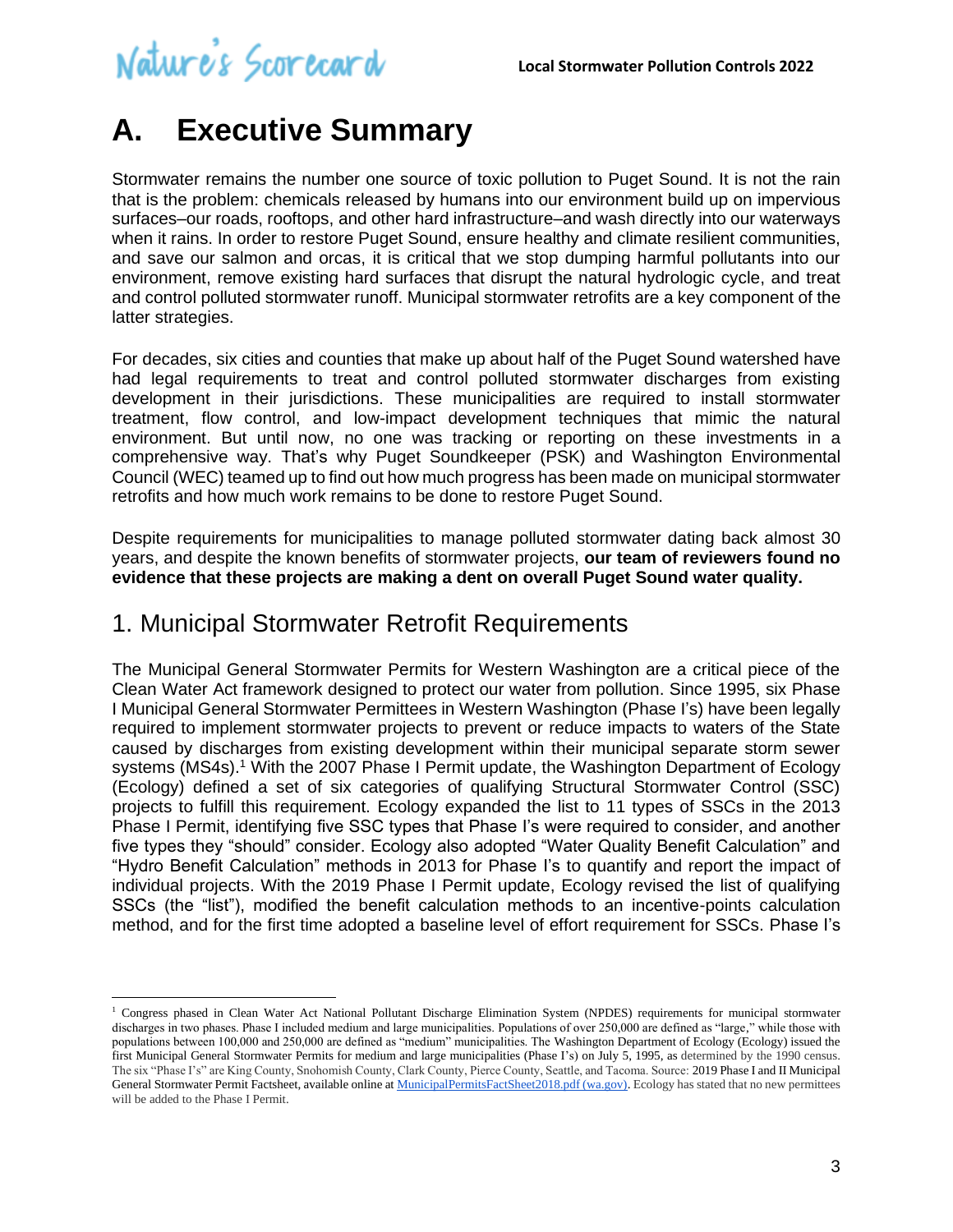must now achieve a certain number of "points" each permit cycle. To date, Phase II<sup>2</sup> Permittees have no SSC requirements.

### <span id="page-3-0"></span>2. This Project

The goals of the Clean Water Act (1972) were to make all U.S. waters fishable and swimmable by 1983, and to ensure zero water pollution discharge by 1985. In this 50-year anniversary of the Clean Water Act (2022), Washington is far from achieving these goals, with almost half (47%) of the state's surveyed freshwater and a fifth (21%) of surveyed marine waters being impaired for at least one pollutant.<sup>3</sup>

In late 2020, PSK and WEC set out to verify our region's progress on municipal stormwater retrofits. Our team reviewed public reports submitted to Ecology by five Phase I's (King County, Seattle, Tacoma, Pierce County, and Snohomish County) from 2007 to 2021 to assess the number, type, and location of SSC projects made in the last 15 years. Reviewers also researched the budgets and capital infrastructure plans of seven similarly populous Phase II jurisdictions (Bellevue, Everett, Federal Way, Kent, Renton, and Thurston and Kitsap counties) to understand if and where these municipalities were implementing SSCs during the same time period. Reviewers then reached out to agency staff to ensure accuracy and completeness of the data.

The five Phase I's reviewed include jurisdictions that cover almost half of the Puget Sound basin or drainage area. Yet over the 15-year period we studied, these Phase I municipalities reported a mere 268 (qualifying) structural stormwater control projects, which averages to less than 18 projects combined a year and includes projects that lack any clear stormwater nexus. In comparison, the seven Phase II's we reviewed (Everett, Renton, Bellevue, Federal Way, Kent, Thurston County and Kitsap County) did 183 SSC projects.

Our research revealed that:

- Some Phase II's are doing more projects than Phase I's despite having no requirements to do any
- Some permittees are reporting projects with little or no stormwater nexus to comply with Clean Water Act requirements; and
- Reporting requirements lack context needed to determine if water quality is improving

This project uncovered flaws in the permits that could be remedied to better protect our waters. Our primary conclusion is that both the Phase I and II Permits fail to require that stormwater investments be made in a targeted approach that results in demonstrable water quality improvements. Existing regulations allow municipalities to do too little, too slow, by failing to

<sup>&</sup>lt;sup>2</sup> EPA issued the federal rules for Phase II of the stormwater permit program in 1999. The Phase II rules extend coverage of the NPDES program to certain "small" municipal separate storm sewer systems within Urbanized Areas (population centers with greater than 50,000 people and densities of at least 1,000 people per square mile, with surrounding areas having densities of at least 500 people per square mile). In 2007, Ecology issued the first Phase II Municipal Stormwater General Permits. Source: 2019 Phase I and II Municipal General Stormwater Permit Factsheet, available online at [MunicipalPermitsFactSheet2018.pdf \(wa.gov\).](https://fortress.wa.gov/ecy/ezshare/wq/permits/MunicipalPermitsFactSheet2018.pdf) There are currently 87 Phase II Permittees, including 82 cities and towns, and 5 counties.

<sup>3</sup> Department of Ecology Focus Sheet, Draft Water Quality Assessment (April 2021). Available online at: <https://apps.ecology.wa.gov/publications/documents/2110015.pdf>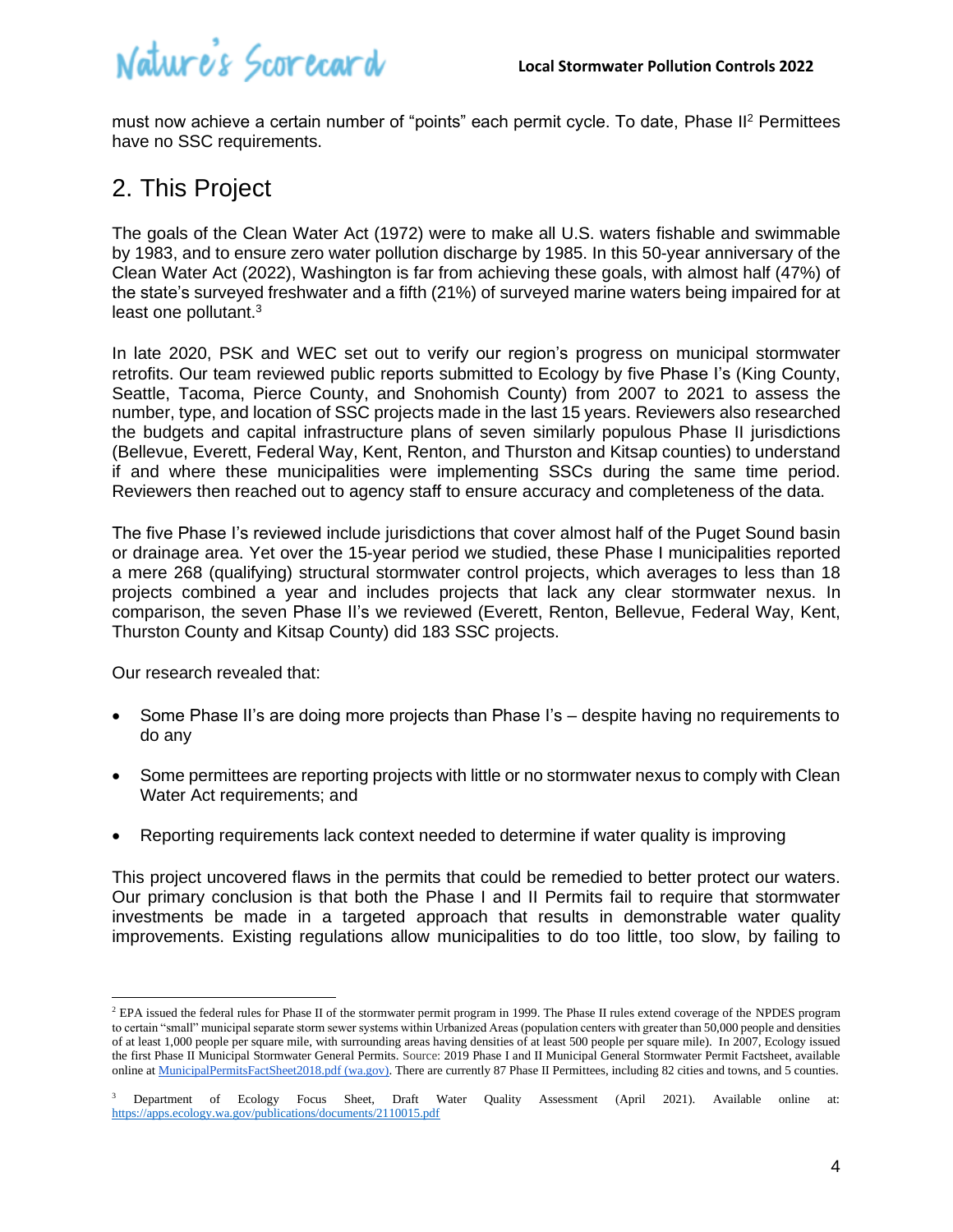mandate a clear, holistic strategy paired with demonstrable stormwater pollutant reductions each permit cycle. If business continues as usual, we will not save Puget Sound.

### <span id="page-4-0"></span>3. Recommendations

- $\Diamond$  Ecology should modify section S.5.C.7 of the Phase I Permit to an "Existing" Development"-or "Retrofit"-requirement, focused on controlling polluted stormwater runoff from existing development and restoring waters. The same requirement should apply to Phase II Permittees.
	- For these projects, Ecology should require prioritization of projects or actions in the built environment, in areas with a high or medium prevalence of Urban Runoff Mortality Syndrome (URMS), and in overburdened communities.
- $\Diamond$  Ecology should shift to a proportionate approach for Retrofit requirements for Phase I's and II's. To control stormwater from existing development, permittees should be required to restore a specifically defined proportion or quantity of the stormwater problem or impacted area within their jurisdiction each year and each Permit cycle. Under this framework, performance should be evaluated based on whether each permittee has restored, and protected, the required proportion or quantity of waters in their jurisdiction each Permit cycle.
	- Permittees could choose to mix and match from the tools in the Permit to restore the required proportion or quantity of waters each Permit cycle.
	- This framework would build on and strengthen current Stormwater Management Action Planning (SMAP) planning requirements.
- Ecology should create a separate "Future Development"-or "Preservation" requirement for Phase I and II Permittees to implement projects, including current SSC Types 5, 7, and 8, targeted to prevent future water quality degradation and preserve conditions in undeveloped or less developed areas. To prevent or reduce impacts from expected future development, permittees should be required to protect a specifically defined proportion or quantity of the area expected to suffer future impacts each Permit cycle.
- $\Diamond$  Ecology should create new standalone Phase I and II Permit requirements to perform line cleaning (SSC Type 11) and maintenance projects exceeding \$25,000 (SSC Type 6). Street-sweeping programs (SSC Type 11) could be included in the qualifying SSC project list(s) under a "proportionate" approach for Existing Development and/or Future Development requirements, or be separated into a new, distinct permit requirement for certain Phase I's and II's.
- $\wedge$  SSC requirements should be expanded to Phase II's.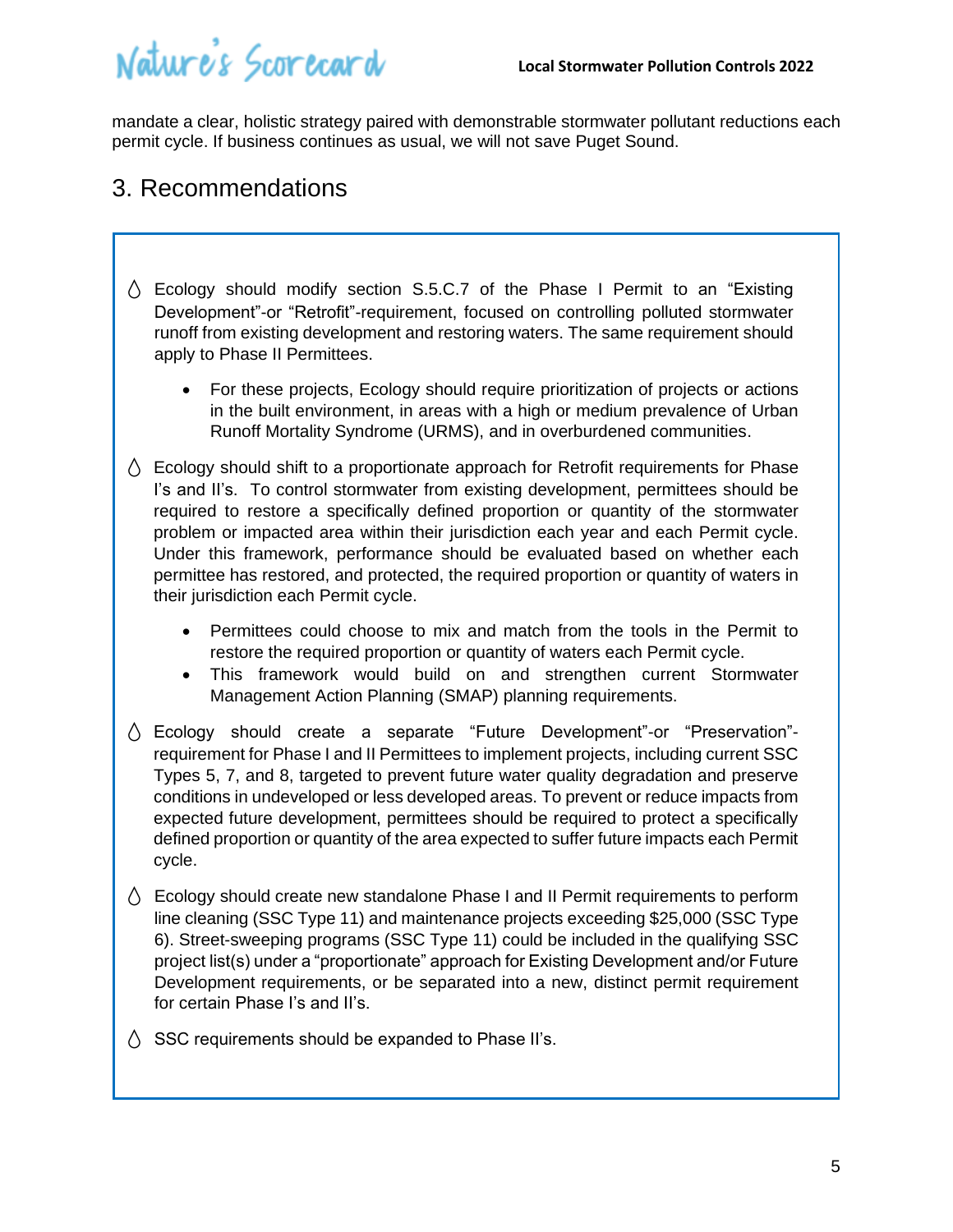### <span id="page-5-0"></span>**B. Methodology**

Reviewers assessed five Puget Sound Phase I Permittees (King County, Snohomish County, Pierce County, Tacoma and Seattle) and seven Puget Sound Phase II Permittees (Bellevue, Everett, Renton, Kent, Federal Way, Kitsap County, and Thurston County). Reviewers selected these Phase II's because they currently exceed 100,000 or 250,000 in population size, meeting the original defining criteria for Phase I Permittees. From late 2020 through 2021, we researched and compiled data regarding the number, type, and location of qualifying SSCs planned or built between 2007 – 2021.

Reviewers pulled and reviewed every annual report and document filed by these Phase I's and II's with Ecology between 2007 - 2021. Because Phase II's have no requirement to do or report SSCs, in addition to reviewing all annual report filings, reviewers also researched all publicly available Phase II budgets and capital facility plans from 2007 to 2021. For Phase I's, reviewers recorded every reported SSC project between 2007 and 2021, refined the list by removing duplicates, and refined the list further by identifying projects that were reported but did not appear to meet the 2019 Phase I Permit definition of any qualifying SSC. For Phase II's, reviewers followed the same methodology using budgets and capital facilities plans. Reviewers then met with Ecology staff to discuss whether questionable project descriptions might qualify as an SSC. To ensure completeness and accuracy of the data, reviewers sought input from municipal permittee staff. Non-qualifying projects and duplicates were flagged and ultimately removed.

Reviewers mapped the final project lists for all Phase I's and II's in ArcGIS (ArcGIS is a family of client software, server software, and online geographic information system (GIS) services developed and maintained by Esri), using three map layers as a lens through which to assess the projects:

- A [land cover map from 2020](https://na01.safelinks.protection.outlook.com/?url=https%3A%2F%2Fwww.esri.com%2Fabout%2Fnewsroom%2Fblog%2Fseeing-near-real-time-earth-changes%2F%23%3A~%3Atext%3DThe%2520Esri%25202020%2520Land-Cover%2520map%2520displays%2520ten%2520distinct%2Cthe%2520interactive%2520map.%2529%2520Watching%2520Changes%2520as%2520They%2520Occur&data=04%7C01%7C%7C27ab2fd28e8c43133f0908d9aee7d07e%7C84df9e7fe9f640afb435aaaaaaaaaaaa%7C1%7C0%7C637733133082094858%7CUnknown%7CTWFpbGZsb3d8eyJWIjoiMC4wLjAwMDAiLCJQIjoiV2luMzIiLCJBTiI6Ik1haWwiLCJXVCI6Mn0%3D%7C3000&sdata=8DOk9gm4BWWlkDMEpfb9qJKP7uxm00IZRJnIKrNUxsY%3D&reserved=0) mapping land by whether it is covered by trees, grass, water, crops, snow, bare ground, or the built environment,
- A [coho salmon pre-spawn mortality map](https://fws.maps.arcgis.com/apps/MapSeries/index.html?appid=5dd4a36a2a5148a28376a0b81726a9a4) predicting areas of low (<10%), medium (10%- 40%), and high (>40%) incidence of Coho Prespawn Mortality<sup>4</sup>, and
- The Washington Department of Health's [environmental health disparities map.](https://fortress.wa.gov/doh/wtn/WTNIBL/)<sup>5</sup>

Due to the nature of SSC Types 6 and 11 projects, which often occur annually at the same facility location year after year, or annually on defined "routes" that lack one set of GIS coordinates: reviewers excluded these "repeat annual maintenance projects" from the GIS analysis. Instead, reviewers included one set of GIS coordinates for each of these "multi-year" projects. Reviewers then analyzed the data to identify patterns and trends. Results were compiled in this Report and an online Storymap, available at [www.naturesscorecard.com.](http://www.naturesscorecard.com/)

<sup>4</sup> Coho Prespawn Mortality, also called Urban Runoff Mortality Syndrome (URMS), is a phenomenon observed in adult coho returning to urban and urbanizing stream networks contaminated with untreated stormwater. Soon after entering freshwater streams, the fish become sick and die before they can reproduce.

<sup>5</sup> An interactive mapping tool that compares communities across our state for environmental health disparities. The map shows pollution measures such as diesel emissions and ozone, as well as proximity to hazardous waste sites. In addition, it displays measures like poverty and cardiovascular disease. The map also provides new and rigorous insights into where public investments can be prioritized to buffer environmental health impacts on Washington's communities, so that everyone can benefit from clean air, clean water, and a healthy environment.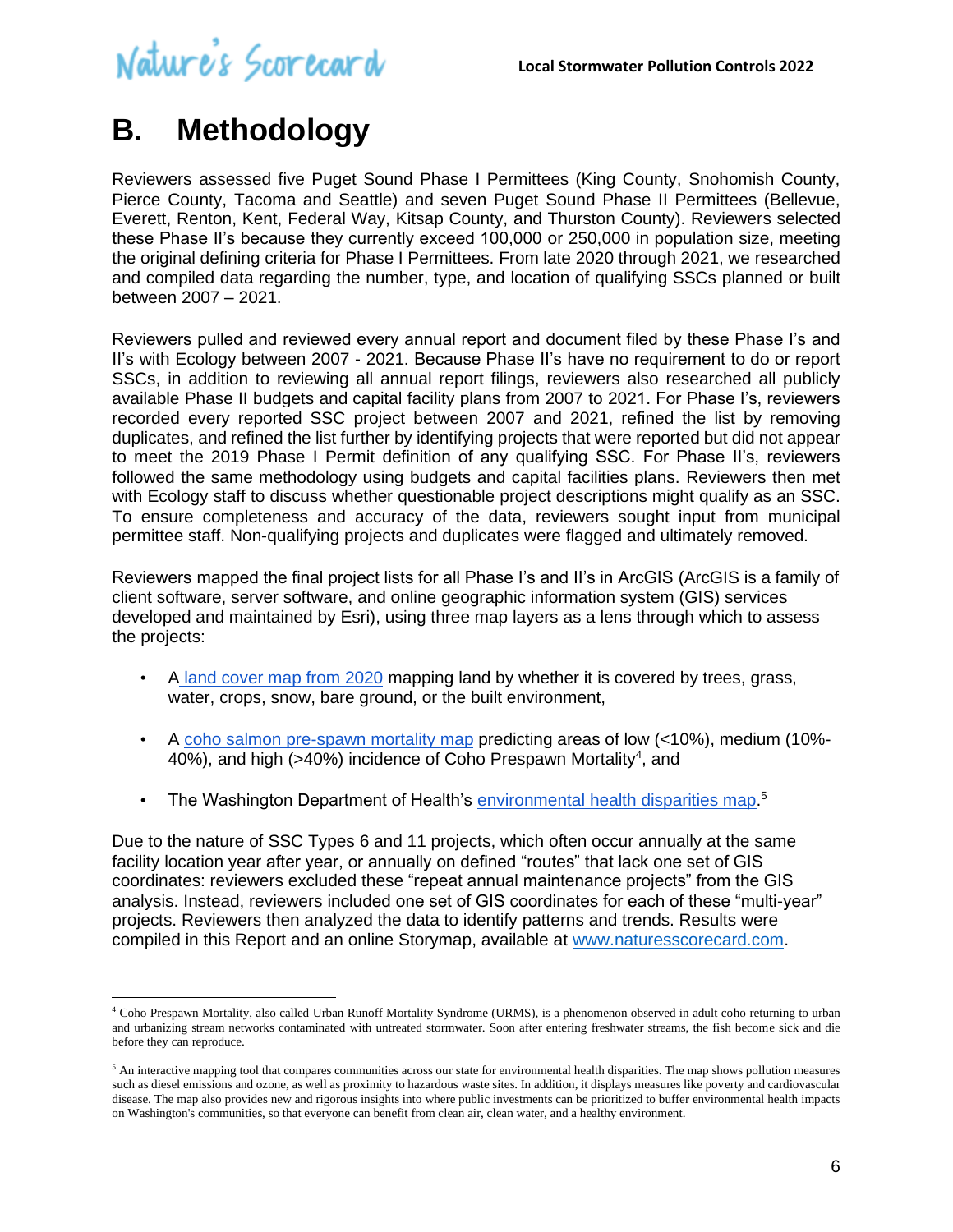### <span id="page-6-0"></span>**C. Detailed Findings and Recommendations**

**Finding 1: An Opportunistic Approach to SSC Investments.**

#### <span id="page-6-1"></span>**DATA**

The data shows that from 2007 to 2021, the majority of Phase I's reviewed during this project implemented many isolated projects throughout the jurisdiction, rather than strategically targeting all or most investments in one area or in the drainages to one or more waterbodies to restore it/them. This is in part due to the Structural Stormwater Control (SSC) requirements in the permit (S.5.C.7 and Appendix 12), and in part due to some municipalities adopting an "opportunistic" approach to SSC investments.

**Figure 1: Map of 451 Total Qualifying SSC Projects by Phase I's and II's from 2007 – 2021**

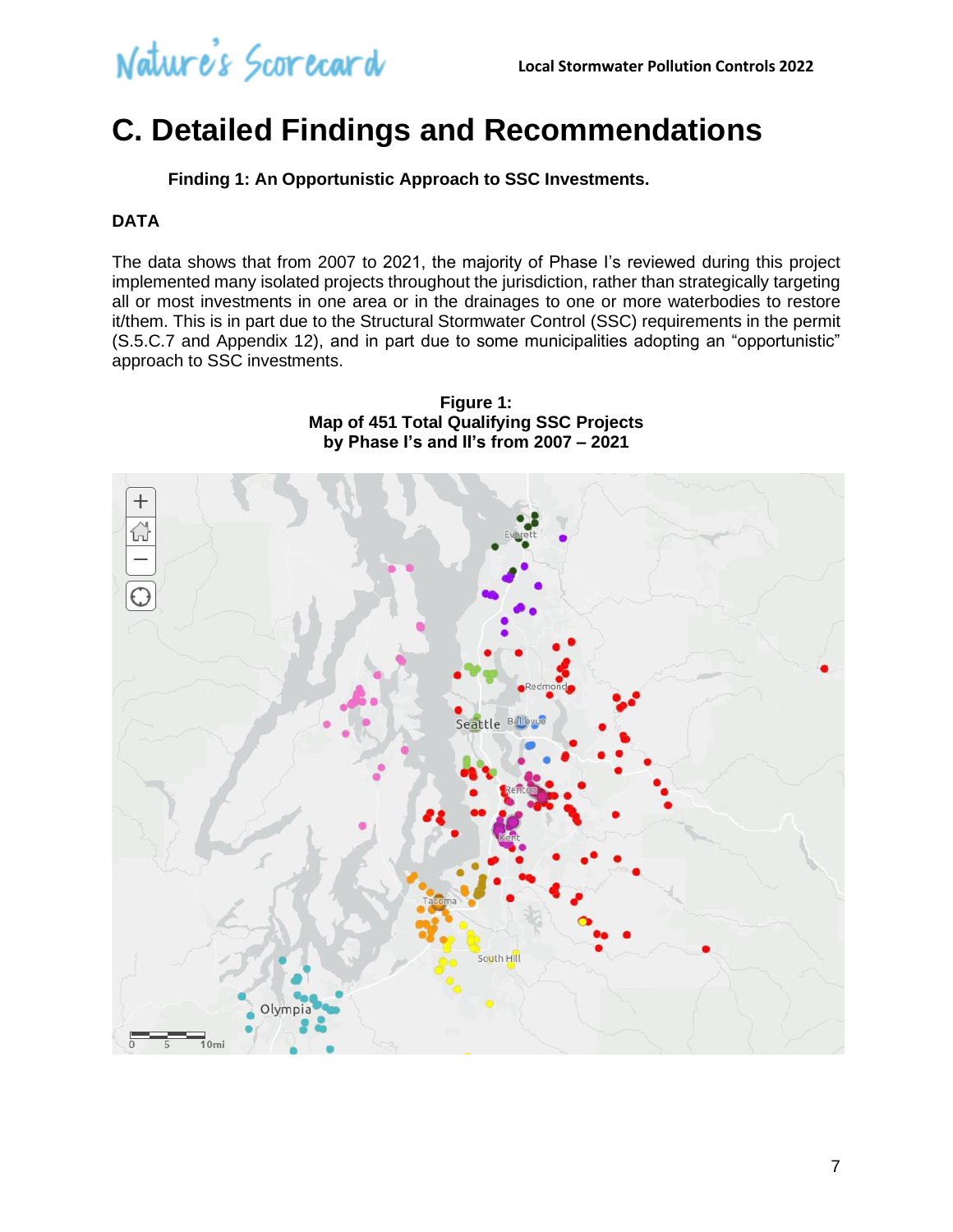

First: S.5.C.7 of the Phase I Permit, on Structural Stormwater Controls, reads: "[t]he program shall consider impacts caused by stormwater discharges from areas of existing development; including runoff from highways, streets and roads owned or operated by the Permittee; and areas of new development, where impacts are anticipated as development occurs." This language allows permittees to perform structural retrofits to control stormwater originating from the built environment, as well as stormwater originating from less developed or undeveloped areas. When retrofitting the built environment, SSC Types 1-4 from Appendix 12 may be more appropriate, whereas SSC Types 5, 7, 8, and 9 are project types that preserve or restore natural ecosystem function. We found that, while all permittees implemented SSCs in the built environment, some Phase I Permittees placed approximately a quarter to a third, or even more, or their reported SSCs in undeveloped or rural areas characterized by a GIS land cover map as some type of greenspace (grass, trees, shrub/scrub land, and flooded vegetation).

The graph below shows the total percentage of all non-repeat annual maintenance SSC projects by Phase I's and II's that were in the built environment.





Second: our research revealed that some municipalities have adopted an "opportunistic," or reactive, rather than proactive restoration approach to SSC investments. This showed up in several ways: first, a Phase I might report a "qualifying" project to Ecology because it matches an SSC type, but not necessarily because it was planned to address a specific stormwater problem or meet permit requirements. Reviewers learned that it may in some instances be easier for stormwater staff to meet permit requirements by claiming "credit" for projects done by, for example, a municipal Parks Department to preserve or restore ecosystem functionality in less developed or undeveloped areas (primarily SSC Types 5, 7, 8, and 9). This is because those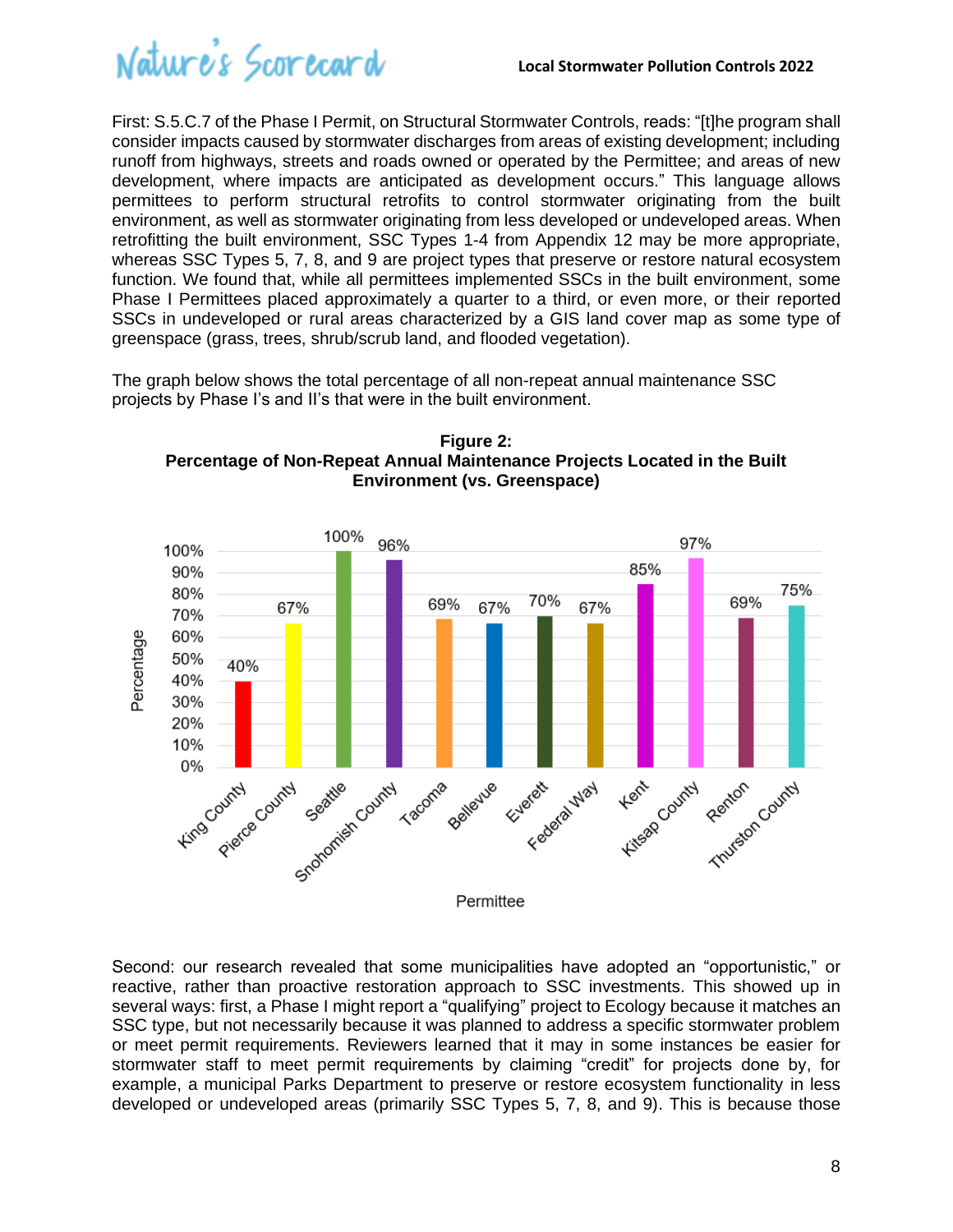

projects may be easier to fund, and easier to report, than structural stormwater retrofits for the built environment (primarily SSC Types 1-4). Second, a municipality might take an "opportunistic" approach by choosing to add SSC features on to projects already being planned for some other purpose (e.g., culvert removal or levee setbacks).

On the other hand, Seattle is one Phase I that has taken a more targeted approach to planning and reporting SSCs implemented to restore specific waters. For example, in 2019, 2020 and 2021, Seattle reported several Neighborhood Drainage System SSC projects targeted to address stormwater pollution in areas including Longfellow Creek, Thornton Creek, and Piper's Creek– three urban Creeks where salmon historically suffered a high rate of URMS.

#### **Example 1**:

The following graphs (Figures 2-4) show the percentage of non-repeat annual maintenance SSC projects done by three Phase I jurisdictions that were implemented in the built environment, as opposed to areas characterized as cropland or greenspace (grass, trees, shrub/scrub land, and flooded vegetation), or in "undetermined" land cover types (water and bare ground). These analyses were run through ArcGIS (geographic information systems (GIS) software). Repeat annual maintenance projects were assigned one data point per project in GIS.



**Figure 5: 40% of King County's Non-Repeat Annual Maintenance SSC projects were in the Built Environment**

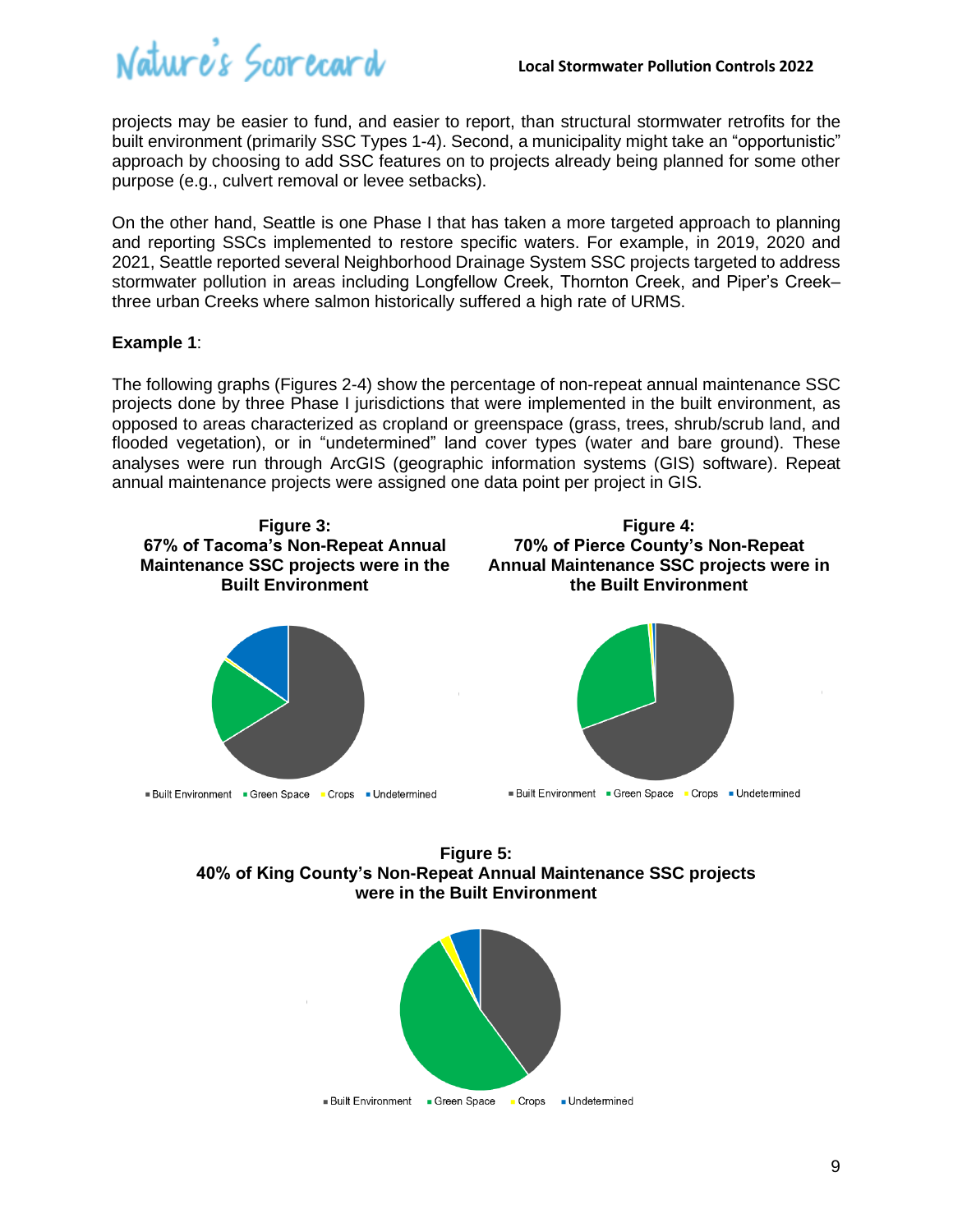

Stormwater pollution is worst from areas with the most impervious surface. Scientists have drawn the connection between heavily trafficked roads and increased toxic stormwater pollution. Presumably, investments made in the built environment would be better located to treat and control stormwater runoff from existing development that contains higher concentrations of toxic pollutants. Simply preserving the status quo–by preventing future impacts to more pristine areas– is insufficient. The Clean Water Act requires that we also address stormwater pollution from existing impervious surfaces–thus restoring areas that are currently degraded There are several ways the permittees could be targeting their investments more strategically to restore waters polluted by stormwater–but many did not.

**Example 2:** Scientists have known for years that toxic stormwater pollution causes coho prespawn mortality, a phenomenon where returning salmon appear to gasp for breath, swim erratically and in circles, and die within a few hours of exposure to stormwater when returning to their native urban creeks to spawn. Since the 1980's, local stream surveyors documented the effects of polluted road runoff on coho – leading to the name "Urban Runoff Mortality Syndrome" (URMS). Researchers recently isolated the chemical culprit causing URMS: 6PPD-quinone, a derivative of the chemical 6PPD from tires that reacts with ozone. However, researchers have known for decades that filtering polluted stormwater runoff through bioretention (a low impact development best management practice, or LID BMP, as well as a qualifying Structural Stormwater Control) filters out toxic stormwater pollutants and stops URMS.

The following analyses of SSC projects in each of the 12 surveyed permittee jurisdictions were performed by mapping the projects in ArcGIS overlaid with data regarding the rates of predicted coho prespawn mortality. Repeat annual maintenance projects were assigned one data point per project in GIS. Approximately 65% of all non-repeat annual maintenance projects were in medium coho mortality areas, whereas only 11% of the total projects were in high coho mortality areas.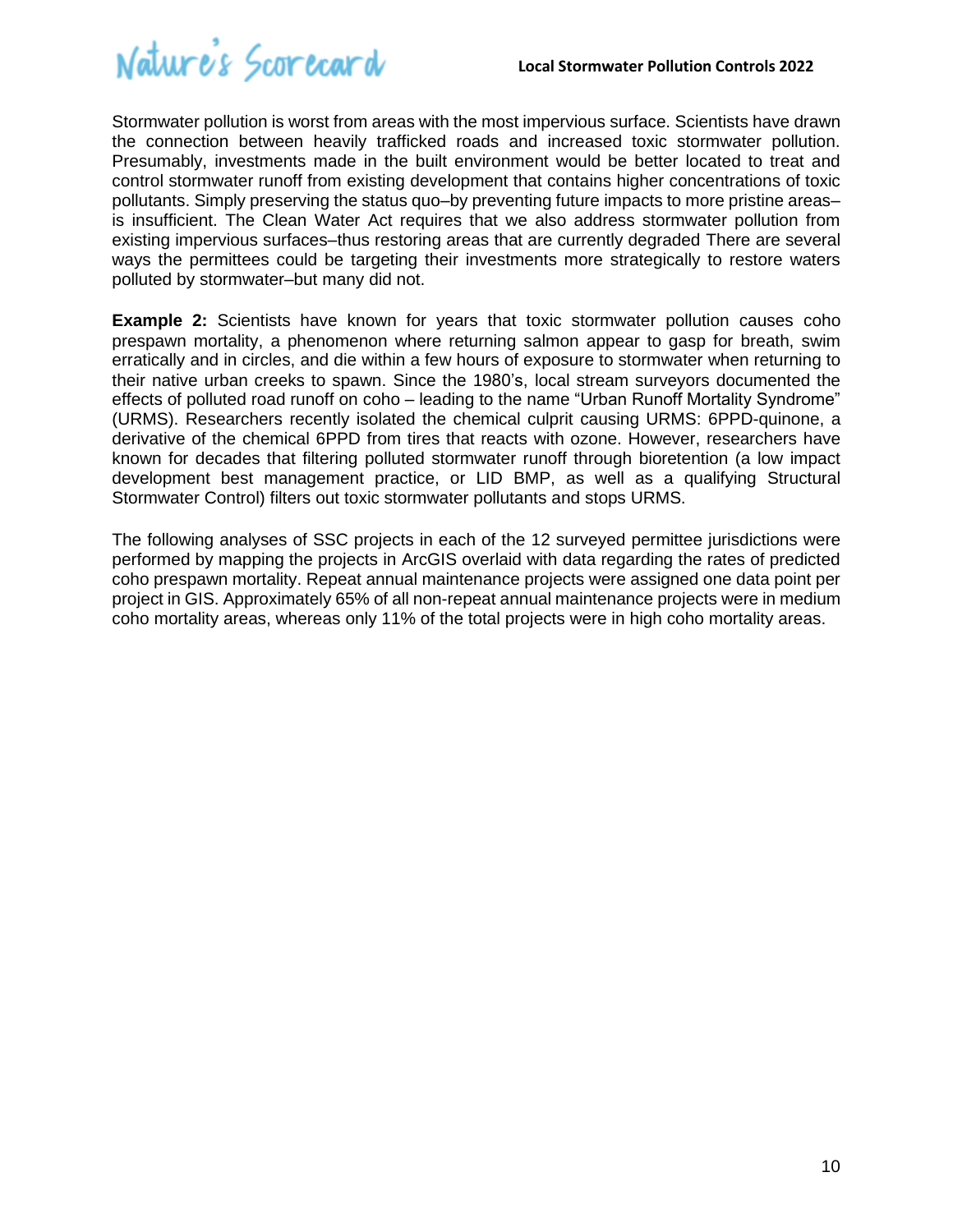



**Figure 6: Percentage of Non-Repeat Annual Maintenance Projects Located in High Predicted Coho Mortality Areas**

Areas with high predicted URMS in urban creeks and streams (40% or more) are correlated with a heavier input of tire chemicals from impervious surface via stormwater, yet, many permittees are not prioritizing these areas for SSC investments.<sup>6</sup> In observing where SSC investments were made in the context of coho spawner mortality rates based on modelling based on surveys of 51 creeks throughout Puget Sound, reviewers found that while permittees heavily invested in areas predicted to have a medium coho mortality rate (10-40%), permittees have not heavily invested in areas predicted to have a high coho mortality rate (>40%).

*It should be noted that location of projects within high, medium, or low predicted coho mortality rates does not imply intent on the part of municipalities to remedy coho mortality. Further, this data does not consider the proportion of waters within each jurisdiction that are predicted to experience high, medium, or low coho mortality rates.*

**Example 3**: Since at least the 1980's, researchers have known that toxic pollution disproportionately impacts communities of color and low-income communities. In December 2018, the Washington State Department of Health published an interactive map online

 $6$  Note: the data depicted in Figure 6 does not account for the proportion of each permittee's jurisdiction that is Coho habitat vs. "N/A," which the underlying modelers indicated means that they did not predict coho spawner mortality for those subbasins because they allegedly are not used by coho.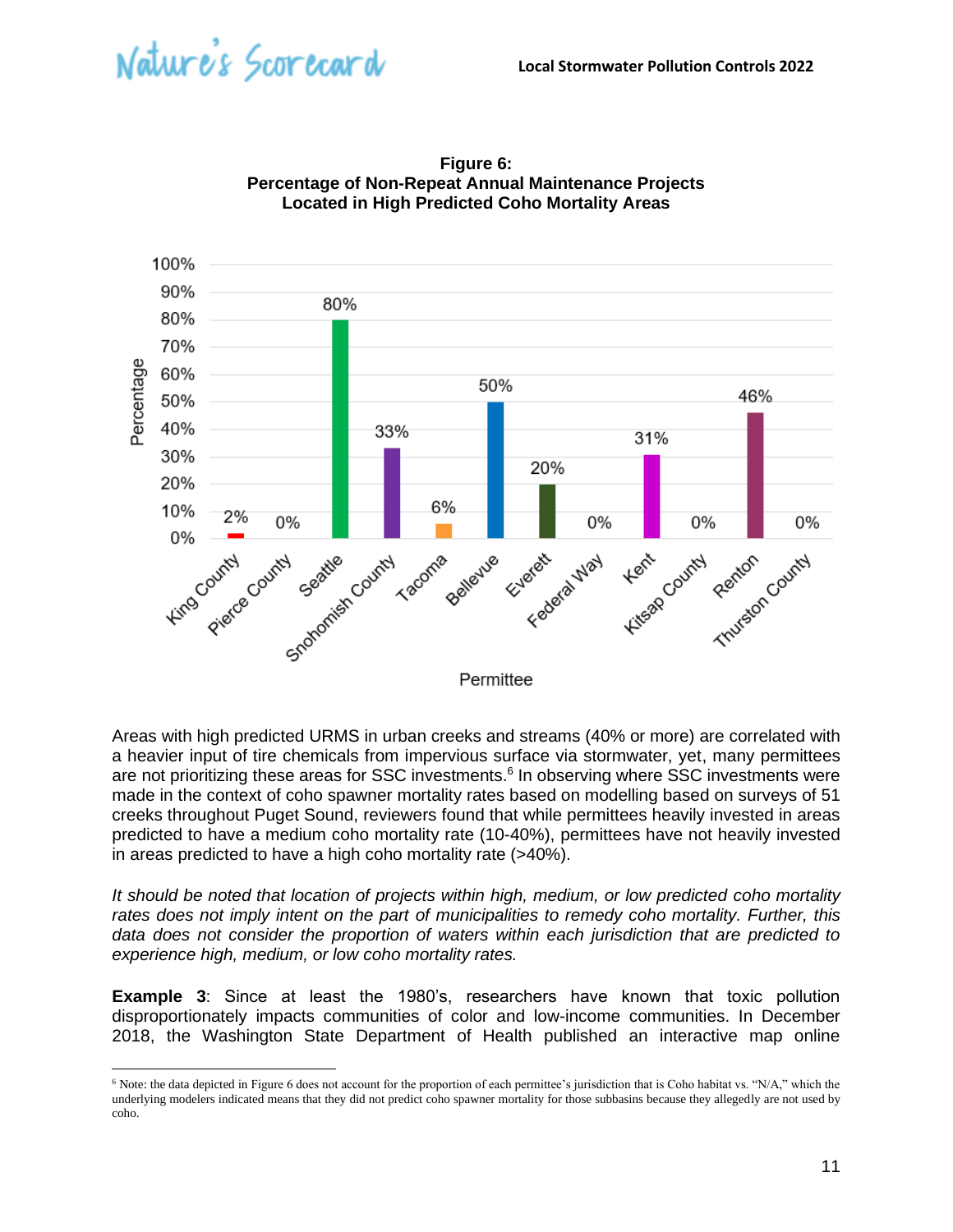

documenting census tracts in Washington where communities are more heavily burdened by environmental health disparities (EHD), looking at factors including exposure to lead, NOx-diesel emissions, and particulate matter in the air; proximity to wastewater discharge, Superfund sites, hazardous waste storage and disposal facilities; and much more.<sup>7</sup> The EHD map tool quantifies the negative environmental health effects experienced by communities within census tracts, from "high" (rankings 8, 9, or 10 on the 1-10 scale), to "low" (rankings 1-7 on the 1-10 scale).

In the 2019 Phase I Permit, for the first time, Ecology defined the term "overburdened communities." Though there are no specific requirements for permittees to prioritize SSC investments or other stormwater investments in overburdened communities, Phase I's are required to include overburdened communities in their public involvement and participation process for Stormwater Management Action Planning (S.5.C.4), and in their outreach and education program within their Stormwater Management Plans (S.5.C.11.a.i.(a)). Furthermore, the 2019 permit awards Phase I Permittees additional SSC points for projects in these communities.

While some municipalities have adopted equity and social justice plans, and King County and Seattle are currently managing some stormwater projects that involve a high level of community input or even co-design; as of October 2021, none of the Phase I Permittees reviewers interviewed had implemented an equity or social justice lens into their stormwater programs or SSC project planning processes. While some permittees invest heavily in high-ranking environmental health disparity (EHD) communities, this correlation is not necessarily the result of planning these projects to address those disparities.

Figures 7 and 8 below represent the number of non-repeat annual maintenance SSC projects done in high EHD areas by Phase I and Phase II municipalities, respectively. These analyses were run through ArcGIS. Repeat annual maintenance projects were assigned one data point in the GIS analysis per project.

 $<sup>7</sup>$  Note: the Environmental Health Disparities Map does not include stormwater pollution as a factor for ranking census tracts.</sup>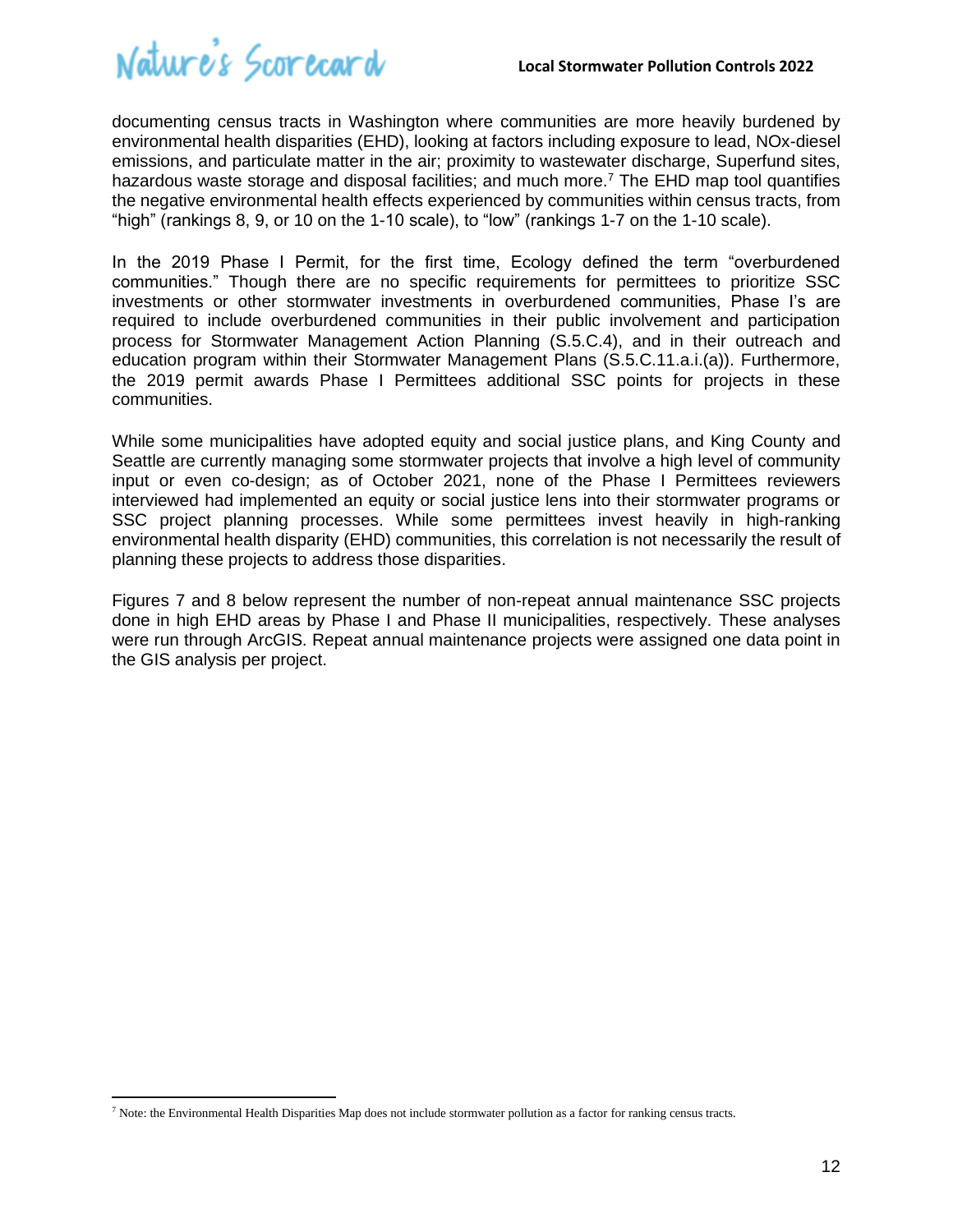



**Figure 7: Percentage of Non-Repeat Annual Maintenance Phase I Projects in High Ranking EHD Census Tracts**

**Figure 8: Percentage of Non-Repeat Annual Maintenance Phase II Projects in High Ranking EHD Census Tracts**



Permittee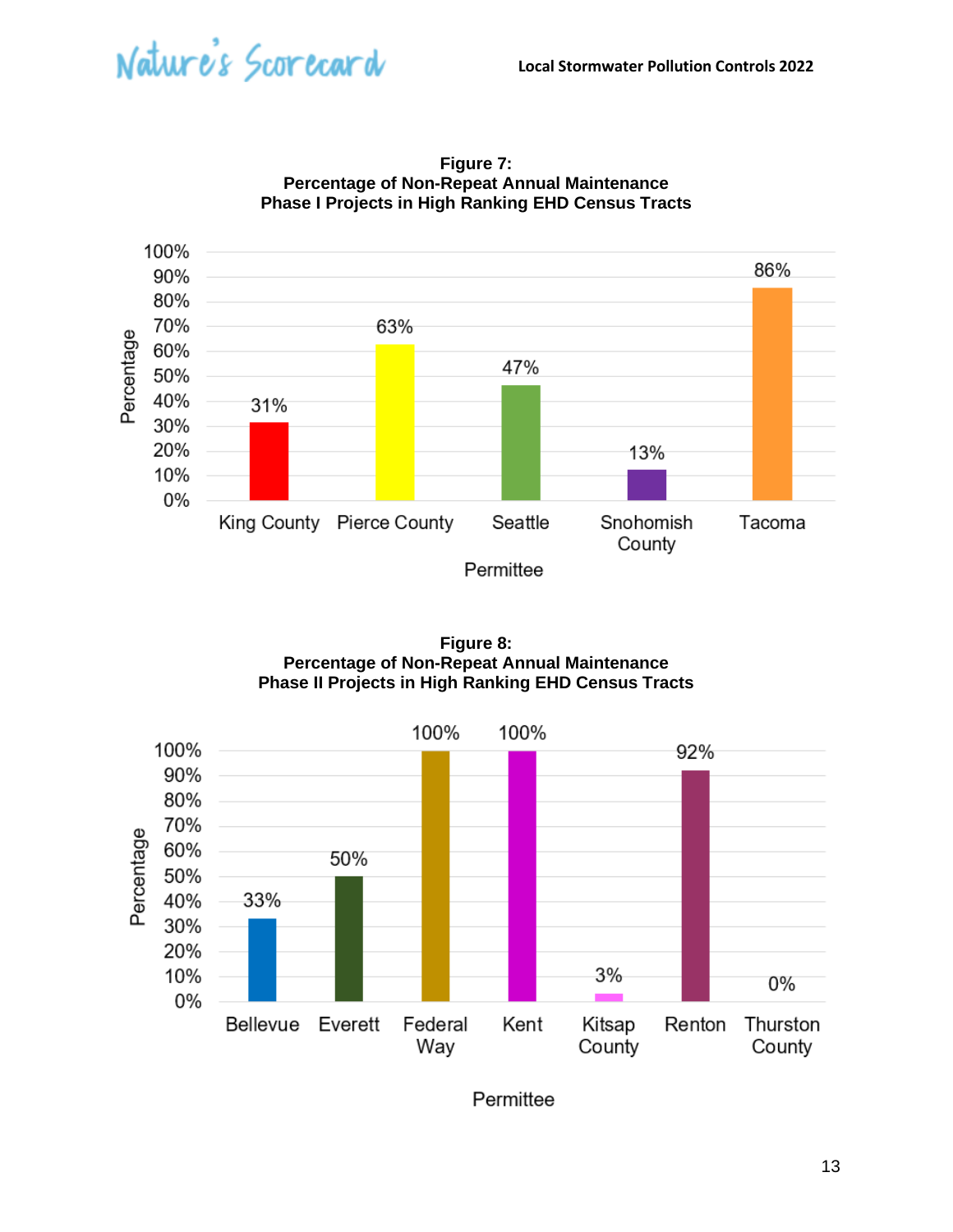

*It should be noted that mere location of projects within high- or low-ranking environmental health disparities census tracts does not imply intent on the part of municipalities to address specific environmental health disparities with such projects, or otherwise benefit human health or wellbeing. Further, this data does not consider the proportion of each jurisdiction that is ranked low vs. high by the Washington State Department of Health EHD map, or the amount of waters located within low vs. high ranked EHD areas. And, as previously noted, Phase II's do not have an SSC requirement.* 

#### **FINDINGS AND CONCLUSIONS**

Since 2007, the permits have not mandated a targeted approach to SSC investments that requires stormwater retrofits to be targeted to restore specific waterbodies, or that requires permittees to address URMS, or that requires that certain communities be prioritized. Further, despite that permittees have engaged in various basin and sub-basin planning exercises that could form the basis for prioritizing SSCs, to date permittees have had no requirement to strategically implement those Basin Plans and Stormwater Management Action Plans.

In 2012, Ecology required Phase I Permittees to engage in Basin Planning. To date, there is no requirement to implement those plans. In 2019, Ecology implemented a new Stormwater Management Action Planning (SMAP) requirement for Phase I Counties and Phase II Permittees. To date, there is no requirement to implement those plans.

Currently, Phase I counties are required to identify and prepare a SMAP no later than December 31, 2022, for a single sub-basin or catchment area located within the geographic areas for which basin plans were developed in the 2013 permit, or in an alternative watershed. Phase I Counties must identify specific short- and long-term actions, strategies, and other activities to control stormwater in that sub-basin or catchment area. Phase II Permittees have similar SMAP planning requirements and must submit a watershed inventory by March 31, 2022, and a SMAP for at least one high priority catchment area by March 31, 2023. While this seems promising, if Ecology fails to require SMAP implementation in 2024, then as with the Basin Planning exercise from the 2012 Phase I Permit, SMAP planning could be just that – another planning exercise.

In light of the Ecology's failure to require implementation of these plans, it is not surprising that from 2007 until 2021, most Phase I Permittees took opportunistic or reactive approaches to SSC implementation throughout their jurisdictions. Many municipalities have not made any investments in areas with a high predicted incidence of URMS; some municipalities do not even appear to be focusing on the built environment; and no permittees have made intentional investments to address environmental health disparities in overburdened communities–where projects may be most beneficial from the human perspective.

<span id="page-13-0"></span>Recommendation 1: Modify S.5.C.7 to Focus on Retrofits to Control Stormwater From Existing Development and Require Prioritization of Stormwater Retrofit Projects in the Built Environment, in Areas with a High or Medium Prevalence of URMS, and in Overburdened Communities.

In requiring Stormwater Management Action Plan ("SMAP") planning in the 2019 permits, Ecology took a good step forward in requiring strategic *planning* for SSCs for both Phase I's and II's. But it is *implementing* these plans that has the potential to make a difference. Ecology should carefully assess and either approve or disapprove and modify each permittees' watershed inventories,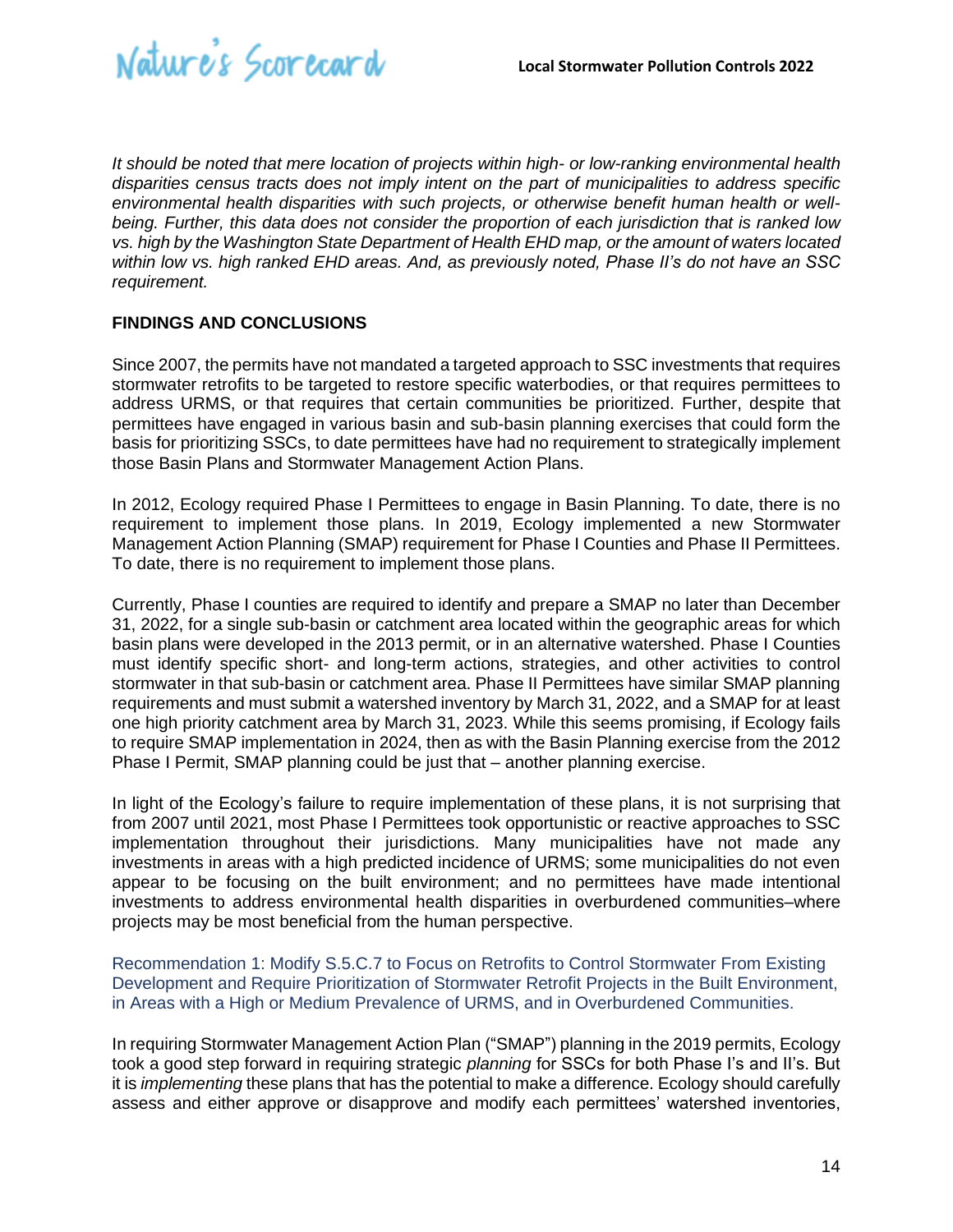prioritization frameworks, and SSC investment approaches identified in permittees' SMAPs. Based on our review of the data, reviewers believe we could see better water quality and community results if Ecology were to update the permits in 2024 to require permittees to prioritize stormwater retrofit projects to restore degraded areas by:

- Targeting investments in the built environment
- Targeting and stopping known stormwater pollution hotspots, or restoring specific basins, sub-basins, waterbodies, or streams, such as urban creeks with a high (>40%) or medium (10-40%) prevalence of URMS, and/or
- Targeting and restoring waters currently experiencing stormwater pollution impacts within high Environmental Health Disparities ranking (ranking 8, 9, or 10) census tracts, or otherwise in overburdened communities identified by each permittee

Furthermore, Ecology should pivot away from a points-based system for SSC investments– whether these investments are intended to restore degraded areas or prevent future impacts to more pristine waters. A better approach would be to base the required level of effort, for all stormwater investments, on what is necessary to stop stormwater pollution in a defined number, quantity, or proportion of the total, sub-basins, catchment areas, or waters in each jurisdiction. Reviewers will discuss this approach further in recommendation 2 below.

#### <span id="page-14-0"></span>**Finding 2: Reporting Requirements Are Insufficient to Assess Efficacy of Investments.**

#### **DATA**

To date, Structural Stormwater Control (SSC) reporting requirements have not yielded sufficient contextual information to assess SSC performance. First: starting in 2007, Phase I Permittees had to "map all known municipal separate storm sewer outfalls and receiving waters, and structural stormwater treatment and flow control BMPs<sup>8</sup> owned, operated, or maintained by the permittee" (S.5.C.2 (b)(i))–but permittees have never been required to provide their maps to Ecology with their annual reporting. GIS maps including SSC project locations, types, maintenance history, and ideally, reporting data regarding treatment and/or flow control efficacy, along with similar data for any other known low impact development best management practices (LID BMPs), or stormwater facilities in the jurisdiction, could be illuminating. Such information could allow Ecology and the public to better understand the full scope of each jurisdiction's–and thus the region's–stormwater pollution problem and progress made to date to control it, allowing for greater accountability. Yet it is not readily accessible to the public.

Second, the 2007 permit required Phase I's to "develop a Structural Stormwater Control program designed to control stormwater impacts that are not adequately controlled by other required actions of the SWMP,<sup>9</sup>" with implementation to begin no later than 2008. (S.5.C.6 (b)(i)). Pursuant to a 2009 permit modification resulting from a permit appeal, permittees were also required to "provide a list of planned individual projects that are scheduled for implementation during the term

<sup>8</sup> Best Management Practices

<sup>9</sup> Stormwater Management Program. "A SWMP is a set of actions and activities comprising the components listed in S5 [of the Phase I Permit], and additional actions necessary, to meet the requirements of applicable TMDLs pursuant to [other Permit sections]."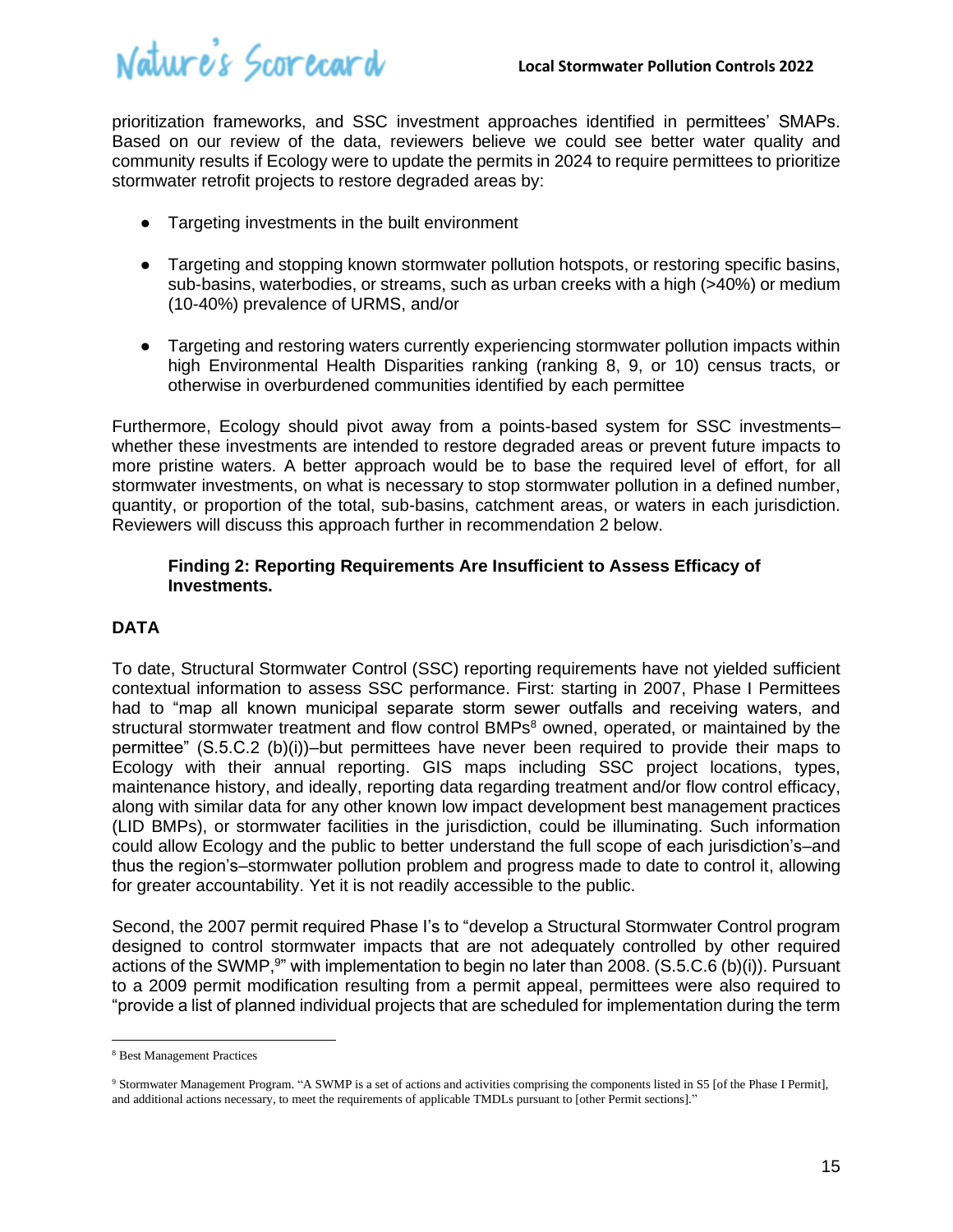of this permit and describe how the selected projects comply with  $AKART<sup>10</sup>$  and  $MEP<sup>11</sup>$ requirements" (*Id*.). Having reviewed the annual reports and project lists filed by five Phase I jurisdictions from 2007–2021, reviewers were unable to identify any descriptions, by any of the five Phase I's regarding how their SSC projects met AKART and MEP requirements to control stormwater impacts in their jurisdiction not adequately controlled by other SWMP requirements.

Third, starting in 2007, Phase I's were also required to report their "prioritization process, procedures and criteria used to select the Structural Stormwater Control projects" (S.5.C.6 (b)(ii)). This information is not uniformly reported by permittees and when it is, it is often reported in broad strokes. Moreover, though Phase I's report they are implementing projects pursuant to a number of plans, they do not report their progress towards completing those plans or provide other contextual information that would indicate how long it will take to complete them.

For example, in 2015 King County reported prioritizing SSC Type 1, 2, and 3 projects pursuant to a Small Stream Basin Retrofit Planning Program (for 67 small stream basins in unincorporated King County), the WRIA 9 Stormwater Retrofit Plan, the Miller/Walker Creeks Stormwater Retrofit Plan, and the Bear Creek Stormwater Basin Plan. The County also reported different strategies for SSC Type 5 projects (including salmon recovery plans, the Flood Hazard Management Plan, basin plans, habitat studies, recreation plans, and more), and for SSC Type 6 projects. Yet we could not find any results, or any explanation whether and how much progress was made on these plans, in the county's annual reports.

Finally, also in 2007, Phase I's had to provide the following information for each reported SSC project:

- The estimated pollutant load reduction that will result from each project designed to provide stormwater treatment
- The expected outcome of each project designed to provide flow control
- Any other expected environmental benefits
- If planned, monitoring or evaluation of the project and monitoring/ evaluation results

While this information could be useful in the right context, without sufficient additional contextual information – such as water quality monitoring and reporting; any reporting whether stream or waterbody health is improving, the same, or worsening each year; and/or a description of *all* combined actions taken to control stormwater to that receiving water, etc.–there is no way to assess whether reported SSCs and other actions have sufficiently stopped or controlled pollution, or restored any receiving waters.

Clean Water Act permits must be updated every five years. In 2013, Ecology adopted a new reporting template in Appendix 11 of the Phase I Permit. This permit utilized an "incentive points" calculation system by which different SSC projects were to be awarded Hydro Benefit and Water

<sup>10</sup> All Known and Reasonable Technologies

 $<sup>11</sup>$  Maximum Extent Practicable. The permit requires that the permittee "...shall reduce the discharge of pollutants to the maximum extent</sup> practicable (MEP)," and requires "all known, available, and reasonable methods of prevention, control and treatment (AKART) to prevent and control pollution of waters of the State of Washington."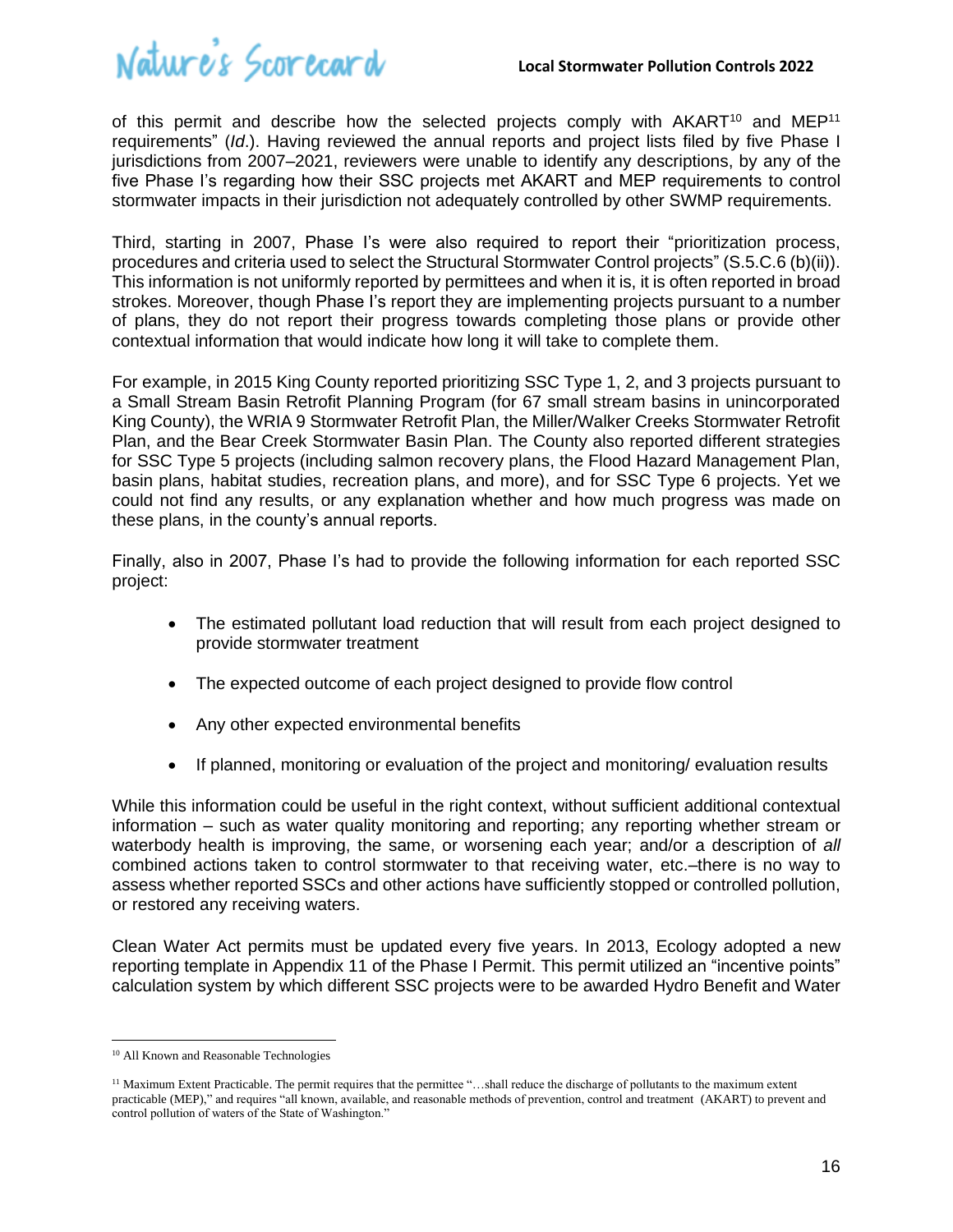

Table 1: SSC Project List Template

Quality Benefit points for projects providing flow control and runoff treatment benefits, respectively. The 2013 Phase I reporting template is depicted below in Figure 9.

#### **Figure 9: 2013 Phase I Permit SSC Project List Reporting Template**

Phase I Municipal Stormwater Permit

#### **APPENDIX 11 - Structural Stormwater Controls Project List**

The annual reporting requirement described in S5.C.6.c must follow the format and instructions provided in this appendix. Once placed on the list, projects must remain on the list throughout the permit cycle even if the project is cancelled.

| Project                        | <b>Start</b> | End  | <b>Cost</b>                                                                    | Funding (%) |    |    | <b>WO Benefit</b><br>$\overline{R}$ (Est. TSS or (Est. Avg. %)<br><b>TS</b> reduction | <b>Hydro</b><br><b>Benefit</b><br>flow | Hydro<br><b>Benefit</b><br><b>Option</b> # | <b>Retrofit</b>                 | <b>Other</b>               | <b>Monitoring</b> Lat/<br><b>Planned</b> | Long  | <b>Receiving</b><br>water body |                                           |
|--------------------------------|--------------|------|--------------------------------------------------------------------------------|-------------|----|----|---------------------------------------------------------------------------------------|----------------------------------------|--------------------------------------------|---------------------------------|----------------------------|------------------------------------------|-------|--------------------------------|-------------------------------------------|
| <b>Name</b><br><b>XYZ</b> Pond | 2013         | 2015 | Type <sup>1</sup> Year Status <sup>2</sup> Year Estimate <sup>3</sup><br>\$75K | 50          | 25 | 25 | $lbs/vr)^4$<br>0.1                                                                    | $reduction$ <sup>5</sup><br>75%        |                                            | Incentive <sup>6</sup><br>0.345 | benefit<br>Demo<br>project | (ves/no)<br>ves                          | (X,Y) | name<br>47/-122 Wet Creek      | Comments<br><b>EXAMPLE</b><br><b>ONLY</b> |
|                                |              |      |                                                                                |             |    |    |                                                                                       |                                        |                                            |                                 |                            |                                          |       |                                |                                           |

Again, because the flow control and runoff treatment benefit calculations are constructed based on individual projects alone, without additional contextual information about the receiving waters and watershed, there is no way to assess whether reported SSCs and other actions have sufficiently controlled pollution or restored the receiving water.

In the 2019 Phase I Permit, Ecology modified the approach to calculating the "benefits" of SSC projects and implemented a minimum points requirement. Phase I Permittees must now report on the basin area being treated or controlled by the SSC. The 2019 Phase I reporting template is shown below in Figure 10.

#### **Figure 10: 2019 Phase I Permit SSC Project List Reporting Template**

| Project<br>Name | τ<br><u>့</u><br>Ω<br>⋜<br>뎧 | Statu<br>S | ິ<br>ğ<br>Est. | Basin<br>ъ<br>g<br>(ac) | ō<br>ᢧ<br>Ē.<br>ъ<br>7<br>ω | 習<br>ក្ល<br>ត្<br>Point | 즤<br>삍<br>₹<br>æ<br>ъ<br>စ္ယ | 观<br>π<br>₫.<br>₹<br>m<br>ဨ<br>ğ | 75<br>т<br>ë<br>₹<br>×<br>ъ<br>Φ<br>ω | 7<br>ъ<br><u>int</u><br><b>Factor</b> | ۰<br>⋗<br>ēg<br>÷<br>ᄛ<br>ъ<br>ъ<br>ō<br>흥<br>۰<br>Q<br>٩<br>-- | Other<br>m<br>ဥ္က<br>ä<br>τ<br>을<br>크 | 꿈<br>⊣<br>etal<br>٩<br>g<br>m<br>m<br>ດ<br>τ<br>oints | -<br>윾<br>-<br>-<br>eu6<br>R<br>ت | Rec<br>name<br>٤<br>ater<br><u>ወ.</u><br>ь<br>ā<br>ο<br>ݠ | Ω<br>o<br>nemts |
|-----------------|------------------------------|------------|----------------|-------------------------|-----------------------------|-------------------------|------------------------------|----------------------------------|---------------------------------------|---------------------------------------|-----------------------------------------------------------------|---------------------------------------|-------------------------------------------------------|-----------------------------------|-----------------------------------------------------------|-----------------|
|                 |                              |            |                |                         |                             |                         |                              |                                  |                                       |                                       |                                                                 |                                       |                                                       |                                   |                                                           |                 |

As with the 2007 and 2013 permits, Ecology is not requiring Phase I Permittees to report data that would give context to the number of SSC projects reported or the points claimed, such as: monitoring and reporting water quality improvements; reporting other actions taken to control stormwater to the receiving water; providing information regarding how many creeks, sub-basins or receiving waters are currently being restored by SSCs out of the total number within each jurisdiction; providing information regarding the total acre-feet of receiving waters or stream-miles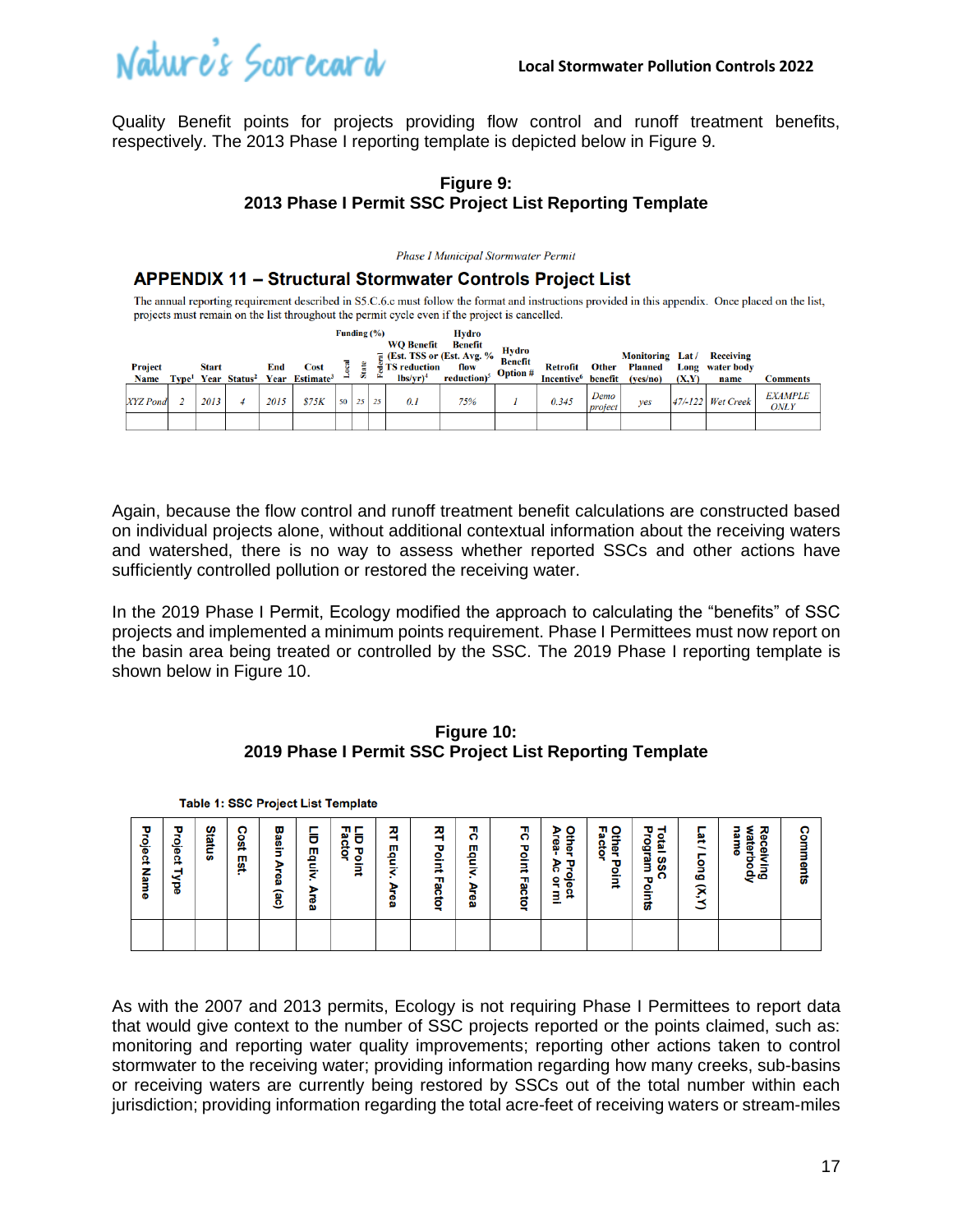

within each jurisdiction, their condition, and how conditions have improved as a result of stormwater actions taken since 1995; the total quantity of impervious street-miles or acre feet of impervious surface within the jurisdiction and how many of those street-miles or acre feet are currently being controlled; or information regarding the amount or proportion of impervious surfaces within the jurisdiction generating stormwater that is being treated or controlled vs. the amount that is not.

In the 2019 Phase I and II Permits, Ecology took steps to require more strategic and impactful SSC planning requirements by implementing a Stormwater Management Action Planning (SMAP) requirement for some permittees. However, Ecology failed to require anything beyond SMAP planning in the 2019 permit cycle for both Phase I's and II's; implementation is not required. And, as noted before, for some jurisdictions, planning is not the problem; in fact, there are plenty of plans available. Implementation should be required immediately, with demonstrable progress made each year towards achieving the clean water goals in each plan.

To complicate matters, reviewers discovered that Phase I Permittees use different reporting strategies. Only three of the five Phase I's reviewed complied with their 2013 permit requirement to calculate and report the Hydro Benefit and Water Quality Benefit for their SSC projects. The three Phase I's that did the required reporting were not required to report, nor did they report, the data used to calculate Benefit numbers. Four of the five Phase I's reviewed are now reporting using the new points calculation tables in Appendix 12 of the 2019 Phase I Permit. **All permittees should report all required information to Ecology**.

Likewise, reviewers found that Phase I's pick and choose which SSC projects to report. Phase I's are not required to report every SSC project they plan or implement, and thus they do not. Based on our review of annual report filings as well as conversations with municipal staff, different permittees have adopted different approaches to reporting. For example, Seattle and Tacoma strategically report "bigger ticket" projects. On the other hand, King County previously implemented a strategy of over-reporting certain projects, including heavily reporting flood-related projects. This results in inconsistencies making performance assessment difficult.

Finally, entire categories of projects are excluded from consideration by Ecology, as they were never provided by permittees. Both Phase I and II municipalities have implemented SSCs since at least 1980, regardless of any permit requirements. And, since 2016, all permittees–both Phase I's and II's–have had a regulatory requirement to mandate low impact development (LID) for all new development, redevelopment, and new construction in the jurisdiction meeting certain size requirements. These older SSC investments, and private LID projects, are not currently reported to Ecology or considered as part of the full picture of SSC investments within each jurisdiction.

#### **FINDINGS AND CONCLUSIONS**

Ecology cannot know whether the existing Structural Stormwater Control (SSC) permit requirements are sufficient because to date Ecology has not calibrated SSC requirements to address jurisdiction-specific problems; permittees are not reporting all their projects; permittees are not reporting on the big picture of all stormwater investments within their jurisdictions; and permittees are not monitoring and reporting water quality improvements or progress made towards addressing their jurisdictions' stormwater problems.

In light of the above identified flaws, the 2019 Phase I Permit's point requirements (225 design phase points and 75 complete phase points) are arbitrary. Baseline requirements that are not tied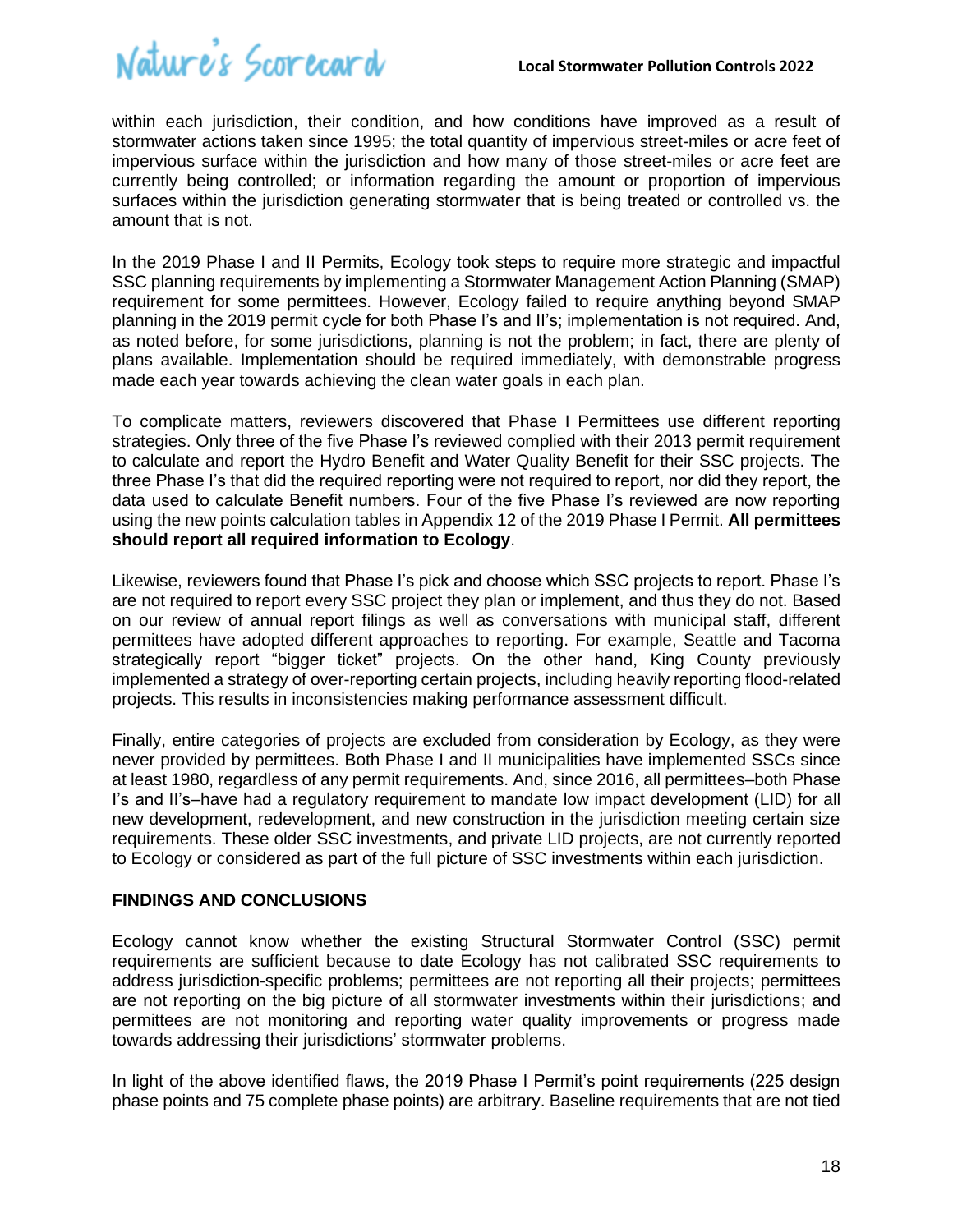to water quality outcomes cannot guarantee that stormwater pollution will be sufficiently controlled. Ecology should tie SSC points requirements to water quality outcomes and require permittees to provide a complete and accurate picture of the local stormwater pollution control landscape within each permitted municipality.

<span id="page-18-0"></span>**Recommendation 2:** Shift to a Proportionate Approach for Stormwater Retrofit Requirements in S.5.C.7 and Appendix 12, Whereby Permittees are Required to Restore and Control Stormwater to a Specifically Defined Proportion or Quantity of the Stormwater Problem or Impacted Area Each Year and Each Permit Cycle.

Rather than relying on a point system that is disconnected from a specific and measurable environmental outcome, Ecology should modify the Phase I Permit Section S.5.C.7 and Appendix 12 to focus on projects that will retrofit existing development to treat or control stormwater. Ecology should require permittees to address a specifically defined proportion or quantity of the stormwater problem or impacted area each year, and each five-year permit cycle, by implementing stormwater retrofits and other appropriate projects.

- First, Ecology should review permittees' watershed inventories and assess how many sub-basins or catchment areas there are total per jurisdiction, and/or how many waterbodies are in the jurisdiction, and how degraded they are. If this information is not readily available, Ecology should require each permittee to report this information immediately in their next annual report.
- Second, Ecology should carefully assess permittees watershed prioritization frameworks to understand the number of priority watersheds permittees have identified in their jurisdictions and confirm whether the prioritization is accurate and appropriate, and includes factors like those we highlighted in Recommendation 1.
- Third, Ecology should review the SSC investment approaches permittees have selected in their SMAPs to ensure permittees are implementing effective strategies that will restore degraded waterbodies and meaningfully control stormwater pollution from existing development in the next permit cycle.

For example, Ecology could require permittees to implement projects to control all stormwater flowing to 5% of the problem or impacted area each year of each permit cycle. For example, the problem or impacted area for a permittee could be defined as: (1) all waterbodies, watersheds, or sub-watersheds; (2) all stormwater hotspots; (3) all stream-miles; or (4) all impervious surface areas owned or controlled by the municipality. Using this proportionate approach for existing development, a 5% per year/ 25% per permit cycle requirement would ensure that in 20 years, 100% of the problem or impacted area would be controlled and those targeted waters would be restored.

If this Recommendation were implemented, Ecology might keep the existing full list of 11 qualifying SSC project types but modify S.5.C.7 of the Phase I Permit by requiring permittees to implement whatever number or mix of projects sufficient to address a certain, proportionate amount of their problem or impacted area each permit cycle. With this approach, permittees would have the discretion and flexibility to mix-and-match project types to best address the problems in each of their targeted Existing Development areas. Ecology could require accountability through demonstrable progress in improving water quality each permit cycle by addressing a proportion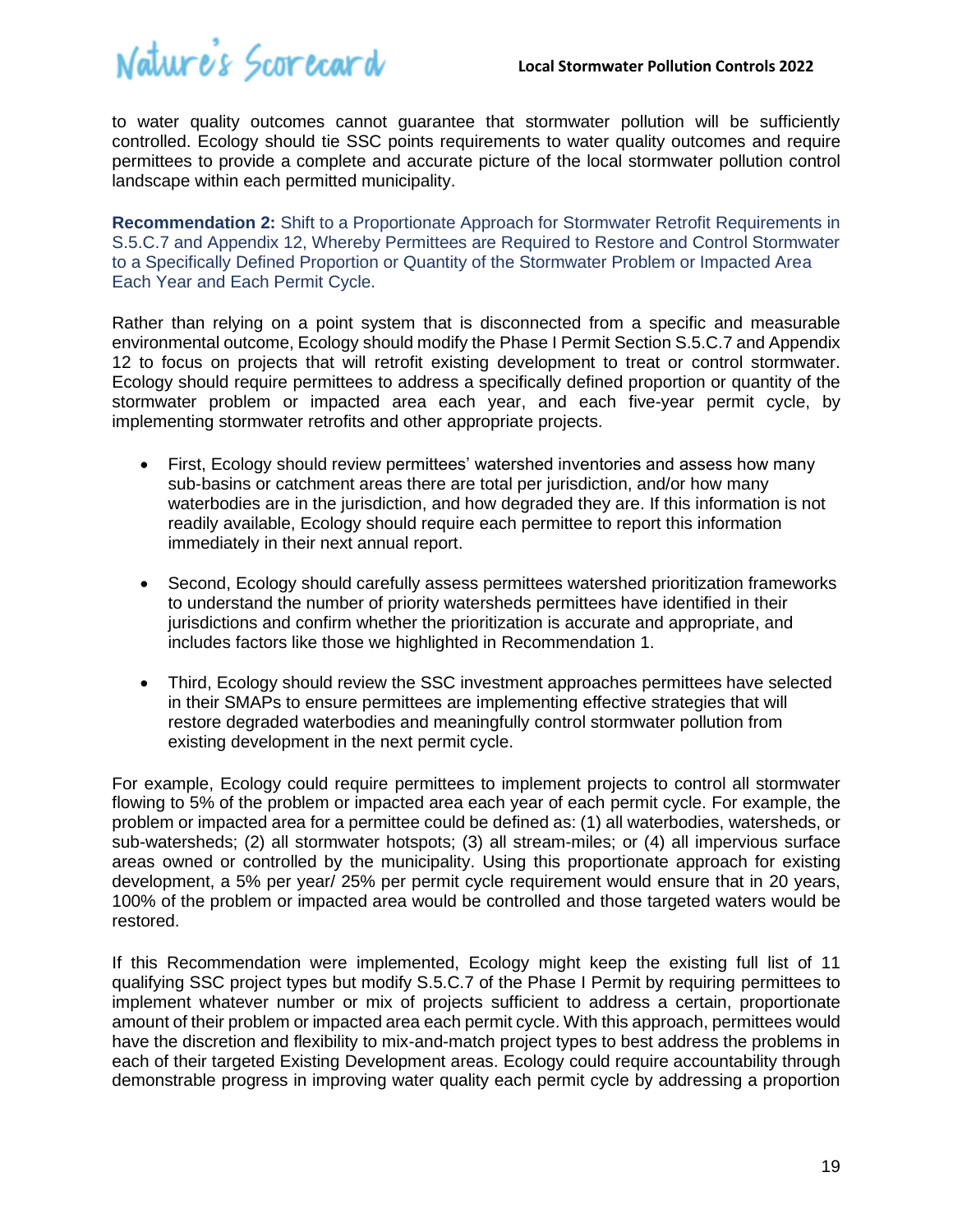

of the total target areas, until all target areas are controlled within a reasonable number of permit cycles.

This same approach could be duplicated in a new section of the permit targeting high-quality waters, with the strategy of preserving–or restoring ecosystem function in–a certain proportion of areas predicted to experience future impacts in each permittee's jurisdiction each year and each Permit cycle. This recommendation will be discussed further below in Section 3.

#### <span id="page-19-0"></span>**Finding 3: Municipalities Are "Double-Counting" Projects With no Stormwater Nexus.**

#### **DATA**

In fulfillment of SSC requirements under their Clean Water Act permit, some Phase I's reported a significant number of projects required by another law, performed outside of their stormwater departments, or that were implemented for primarily non-stormwater-related purposes. This is at least in part because the permit allows permittees to invest in projects–including habitat acquisition (SSC Type 5), restoration of riparian buffers (SSC Type 7), restoration of forest cover (SSC Type 8), and floodplain reconnection (SSC Type 9)–that are often implemented with a primary goal or purpose to preserve existing greenspace, prevent future degradation, or repair or offset damage caused by some other non-stormwater-related project or activity.

**Example 1:** Of the 143 total qualifying SSC projects King County reported from 2007 to 2021, 54 of these (37%) were habitat-acquisition projects (SSC Type 5), likely funded and implemented by the County's Department of Natural Resources and Parks (DNRP). Another 38 (26.5%) were restoration, levee, bridge, or flood-related projects that qualify as SSCs (SSC Type 9) because they have a floodplain reconnection component. These were also likely funded and implemented by DNRP. An additional eight projects to permanently remove impervious surface (SSC Type 10) were structural acquisition and demolition projects to protect or remove properties in floodplains. And another seven restoration of riparian buffer projects (SSC Type 7) were primarily projects for other purposes that happened to include riparian plantings, revegetation or restoration as a secondary component. Viewed in this way, this means that at least 107 of King County's 143 qualifying projects (almost 75%) were likely not performed by the stormwater department and didn't have a primary (or any reported) stormwater pollution control purpose. This finding is probably an important part of the explanation for the result reported above that only 40% of King County's projects were in the built environment.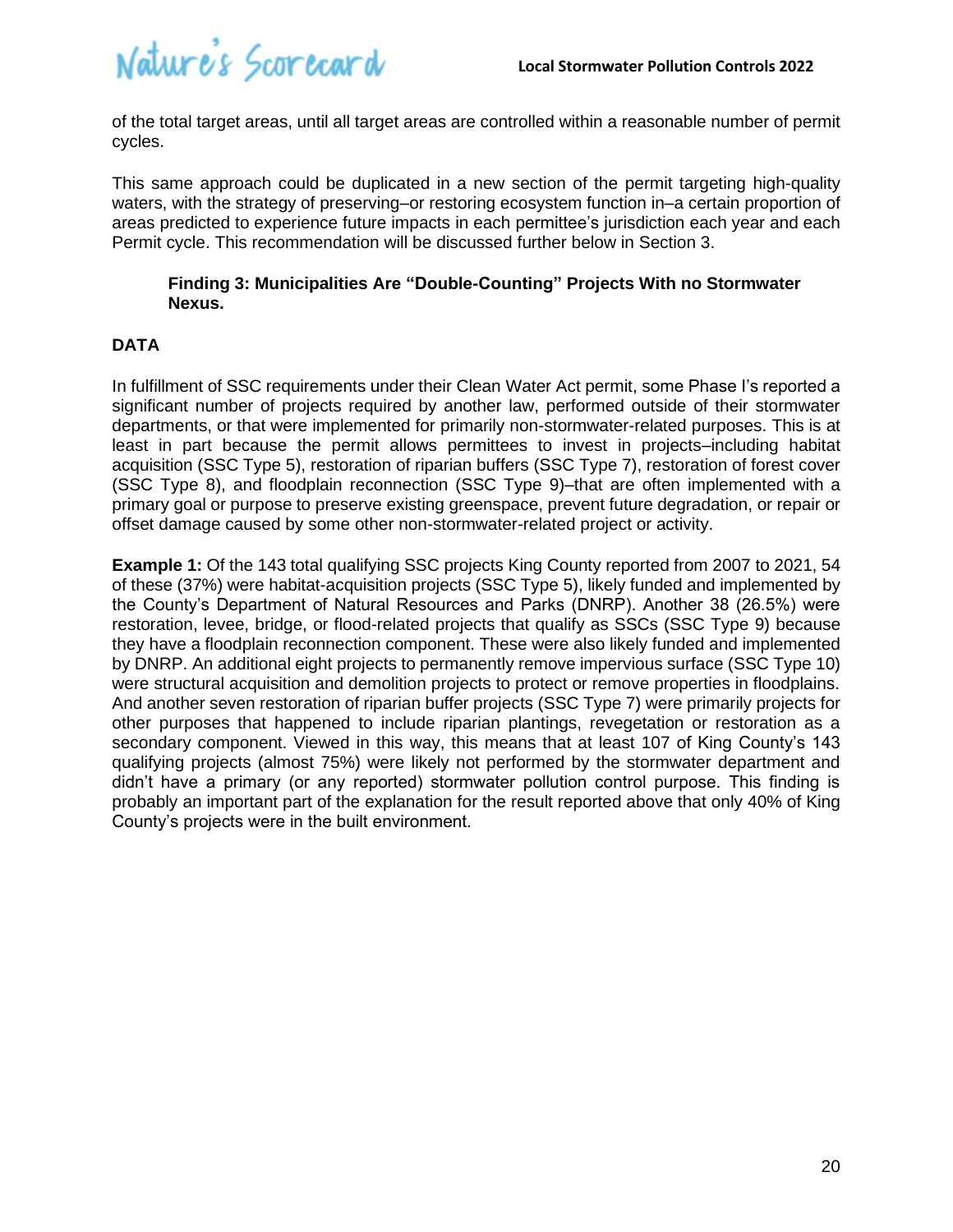

**Figure 11: 75% of King County Projects Likely Not Stormwater Focused**



- Type 5 (property acquisition, usually adding to parks)
- Type 9 (restoration, levee, bridge, or flood related projects)
- Type 10 (demolitions in floodplains)
- Type 7 (included riparian plantings, revegetation or restoration as a secondary component.)
- Other

It is also notable that King County originally reported 237 projects from 2007 to 2021. Upon close review of these projects, reviewers concluded that only 143 are SSCs: about 40% of the reported projects were non-qualifying (not SSCs as defined by Ecology), or there was insufficient information about those projects to confirm whether they were completed and/or qualifying.

#### **FINDINGS AND CONCLUSIONS**

The SSC requirement is too broad because permittees can currently fulfill at least some part of their regulatory stormwater pollution control obligations by citing projects that are required by other laws or regulations, implemented by other departments and/or funded for another budget purpose, and projects designed primarily to address or offset some other environmental issue. Furthermore, not all qualifying project types are actually "structural" in nature.

Examples of non-stormwater and non-structural projects that currently qualify for points include but are not limited to:

- Habitat-acquisition projects (SSC Type 5) overseen by Natural Resources and Parks departments that appear to be done primarily to expand the park boundaries or access
- Flood projects that may have a floodplain reconnection component (SSC Type 9) that appear to be motivated primarily by the desire to protect properties from flooding
- Riparian-buffer restoration projects (SSC Type 7) done primarily to revegetate or replant after other capital projects or work is done unrelated to stormwater pollution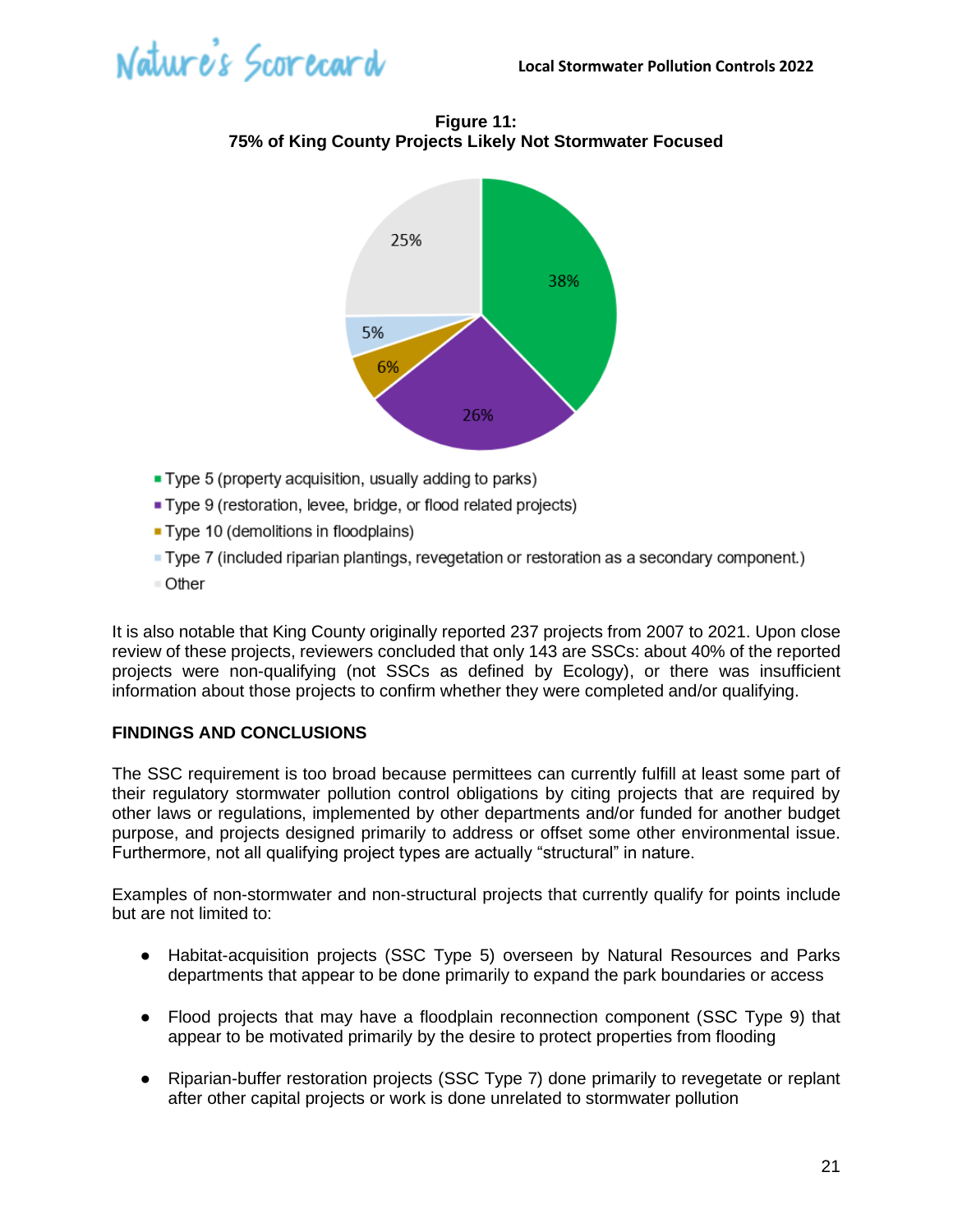● Wetland mitigation projects created as legal credit banks to offset negative impacts to wetlands or other aquatic resources (potentially SSC Type 7)

The above types of projects can currently qualify for SSC points and have been reported by permittees in the past in fulfillment of their Clean Water Act permit requirements, but might be entirely funded, overseen, and driven by departments outside of the municipal stormwater team, and may have little to no nexus with the goals of the stormwater program or underlying permit and regulations.

While SSC Types 5, 7, 8, and 9 can be extremely valuable, including these projects on the SSC list without tying SSC requirements to demonstrable real-world water quality improvements could provide an easy "out" for permittees who might choose to "double-count" these types of projects to satisfy point requirements when the projects have little to no stormwater nexus. As such, Ecology is enabling permittees to attain stormwater regulatory compliance by citing investments that may be unlikely to result in intentional water-quality improvements for stormwater pollution in a targeted area within the permit cycle–if at all.

<span id="page-21-0"></span>**Recommendation 3:** Shift to a Proportionate Approach for Preservation Requirements, Whereby Permittees are Required to Address a Specifically Defined Proportion or Quantity of Their Jurisdiction Predicted to Experience Future Development Impacts, Each Year and Permit Cycle.

SSC Types 5, 7, 8, and 9 are valuable projects that can protect and restore the environment. However, combining the two strategies of preservation and restoration in section S.5.C.7 without requiring demonstrable water-quality improvements or a complete picture of the investments being made to control stormwater to a defined area creates too many loopholes.

As described in Recommendation 2, Section S.5.C.7 should focus on requirements to retrofit the built environment to control stormwater pollution from existing development, which could be reframed as an "Existing Development", or "Retrofit," requirement. Then, Ecology should create a new "Future Development", or "Preservation", section of the permit to complement S.5.C.7, requiring permittees to preserve or protect ecosystem function in higher quality waters.

As with Existing Development/Retrofit requirements, Ecology should define a minimum baseline level of effort for Future Development/Preservation stormwater projects, based on a "proportionate" approach like that described in Recommendation 2. Under this new permit section or requirement, permittees could implement a suite of projects of their choice from the same list of project types but for the purpose of preventing impacts to a clearly defined proportion of their jurisdiction where future development poses the most risk of degrading water quality.

#### <span id="page-21-1"></span>**Finding 4: Some Permittees Heavily Rely on Maintenance and Prevention Projects to Fulfill SSC Requirements.**

#### **DATA**

Respectively, 44% and 35% of Seattle and Tacoma's qualifying projects reported between 2007 and 2021 were maintenance and prevention projects by nature or function (SSC Types 6 or 11).<sup>12</sup>

 $12$  In some instances, reviewers acknowledge that project Types 11 (street sweeping and line cleaning) can provide toxics reduction benefits, or perhaps be considered "pollution prevention" type projects. However, for purposes of this project, reviewers categorized Types 11 as maintenance to reduce the number of categories and differentiate these projects from project types with a single, fixed location.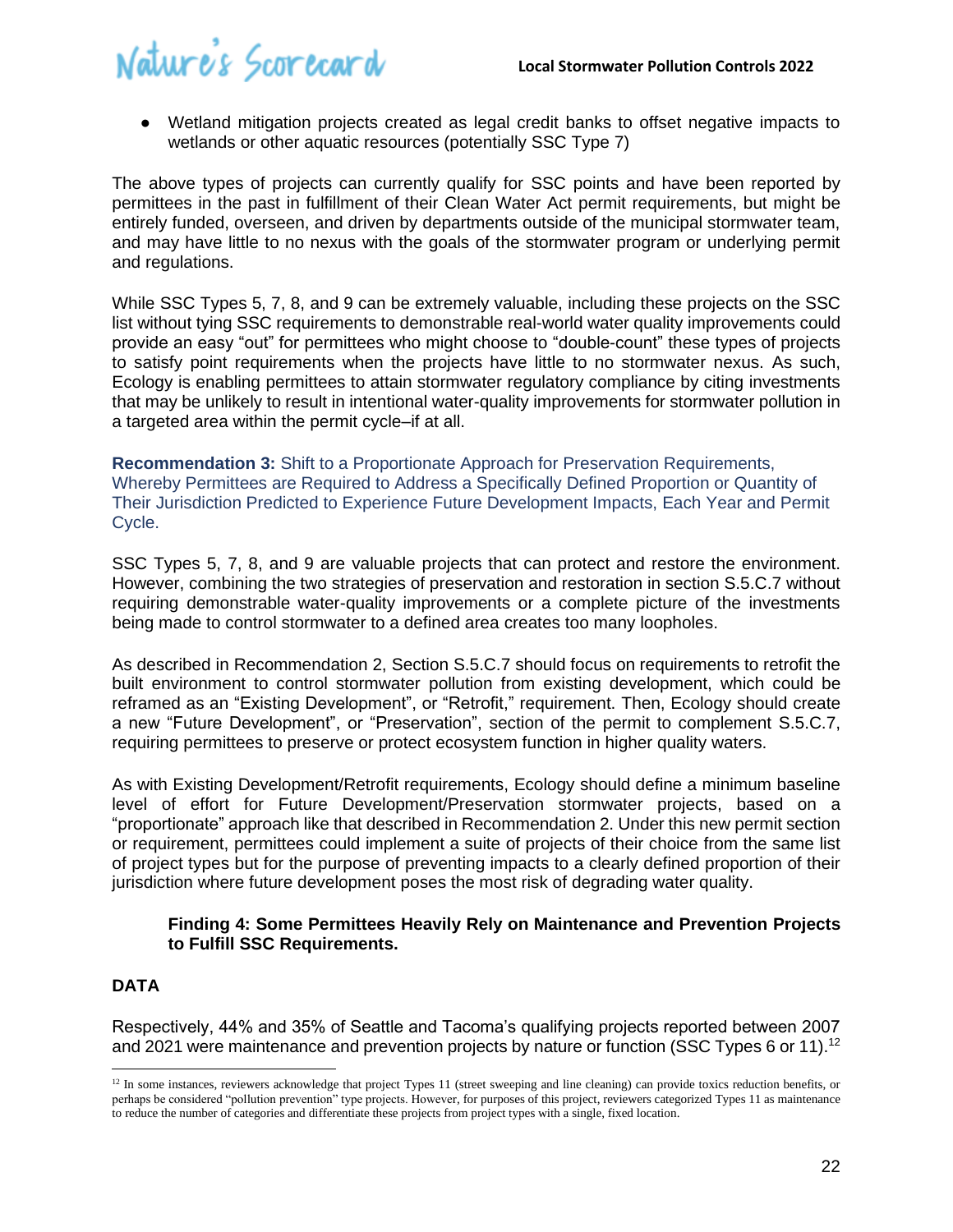

Both Phase I's indicated they will rely on these types of projects–and specifically, street sweeping–to fulfill future points requirements. Snohomish County is also pursuing obtaining a sweeper and indicated that they will rely on street sweeping projects to fulfill future points requirements.

Some Phase II's have also performed projects that would qualify as SSC Types 6 or 11. For example, 71% of the stormwater projects we identified for Renton would qualify as maintenance of existing facilities (SSC Type 6) under the Phase I Permit. Kent and Bellevue also perform annual street sweeping, and Kent performs annual line cleaning. Overall, more than 23% of all projects had maintenance and prevention functions.



**Figure 12: 23% of all Projects by Phase I and II Permittees Were SSC Types 6 and 11 (Projects with Maintenance and Prevention Functions)** 

#### **FINDINGS AND CONCLUSIONS**

Phase I Permittees are heavily utilizing street sweeping and line cleaning (SSC Type 11), and maintenance with capital construction costs ≥ \$25,000 (SSC Type 6) projects, to satisfy their SSC requirements. However, street sweeping and line cleaning are not "structural" in nature, nor do they retrofit the built environment–they are more akin to maintenance or system upkeep or, perhaps, non-structural pollution-prevention measures. Moreover, Section S.5.C.5.10 of the Phase I Permit outlines regular operations and maintenance requirements for Phase I Permittees and could be a more appropriate space to incorporate SSC Type 6 maintenance project requirements.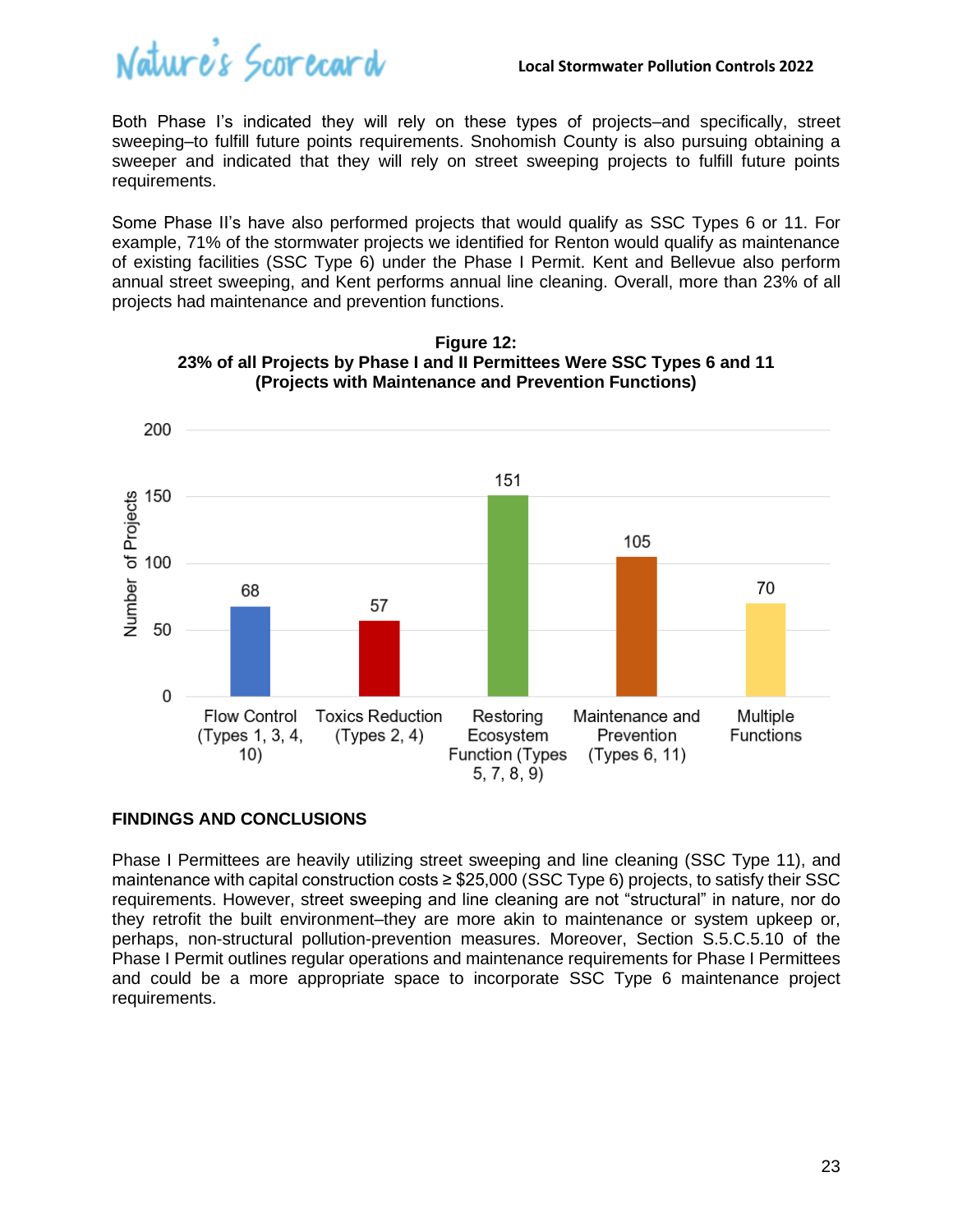

<span id="page-23-0"></span>**Recommendation 4:** Maintenance Projects (SSC Types 6 and 11) Should Have Separate Permit Requirements.

Routine facilities maintenance (SSC Type 6) and line cleaning (SSC Type 11) should arguably already be required by the permit as part of maintaining a functioning stormwater system and implementing all known available reasonable technology to treat and control stormwater. These project types could be folded into separate permit requirements outside of the project list(s) for Existing Development and Future Development requirements. This could occur in section S.5.C.5.10 and S.5.C.7, the Operations and Maintenance requirements of the Phase I and II Permits, respectively.

Further, while street sweeping has value (SSC Type 11), it is not a "structural" stormwater control or "stormwater retrofit." Like maintenance, it must be done regularly to continue to provide a benefit over time. Unlike other SSC projects, street sweeping can occur in multiple and different locations over time.

We therefore recommend:

- o SSC Type 6, maintenance with capital construction costs ≥ \$25,000, should be removed from the SSC list. Instead, Ecology should craft a new requirement for Phase I's and II's to complete a certain number of backlogged maintenance projects as part of their respective S.5.C.5.10 and S.5.C.7 permit requirements.
- **○** SSC Type 11, line-cleaning programs, should also be removed from the SSC list. Ecology should craft new line-cleaning requirements for both Phase I and II Permittees (as appropriate) as part of their SWMP requirements, building on existing Operations and Maintenance Program requirements.
- **○** SSC Type 11, street-sweeping programs, could be included in the SSC list(s) under a "proportionate" approach for Existing Development and/or Future Development requirements, or be separated into a new, distinct permit requirement for all Phase I's and Phase II's with populations exceeding a certain size or density threshold (such as populations exceeding 100,000, or as otherwise appropriate). In carving out new, specific requirements for street sweeping, Ecology could potentially help facilitate a regional or cross-jurisdictional equipment and/or cost-sharing program for sweepers.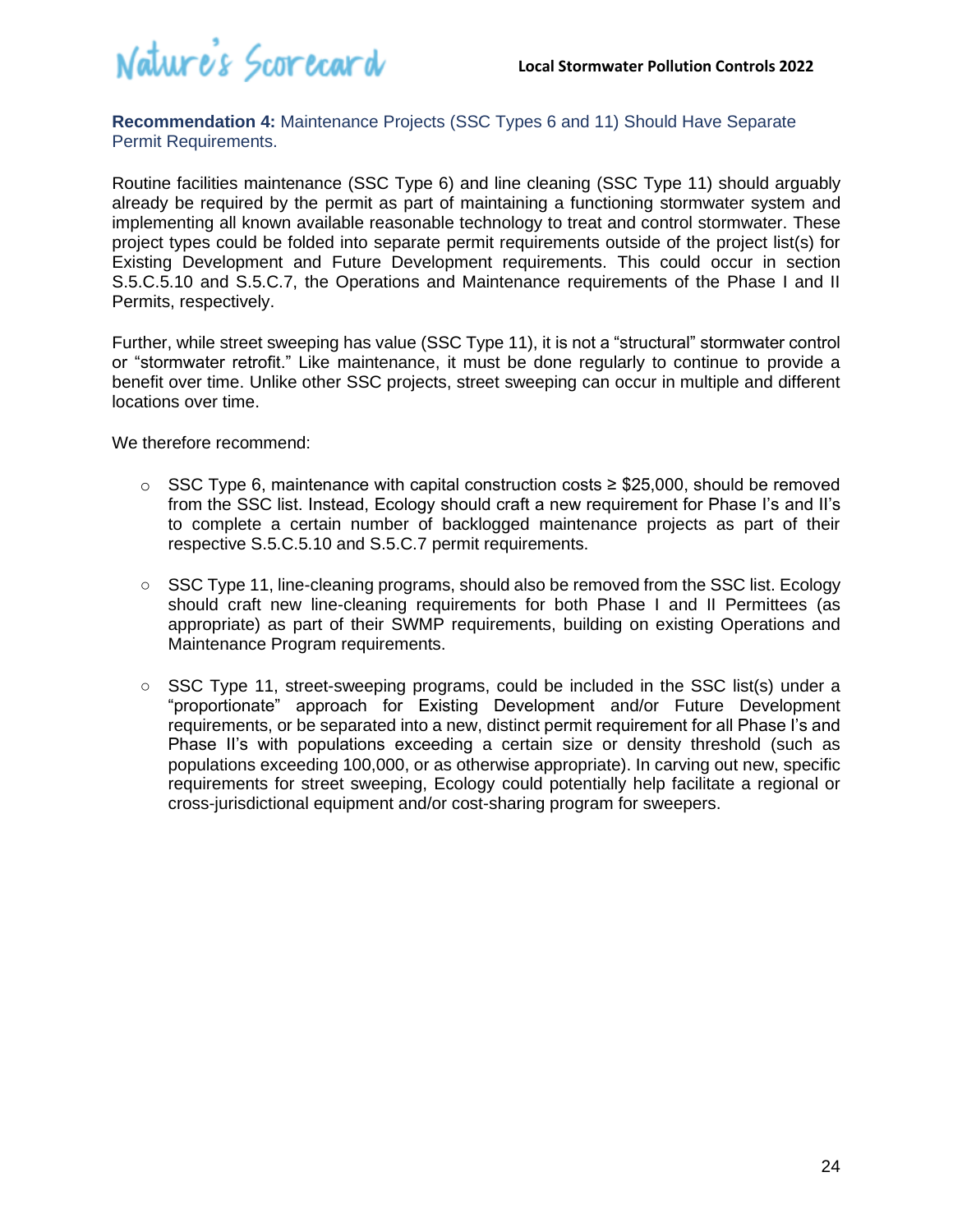Nature's Scorecard

#### <span id="page-24-0"></span>**Finding 5: In Some Cases Phase II's Are Doing More SSCs than Phase I's, Despite Having No Baseline SSC Requirements.**

#### **DATA**

The data shows that all permittees, both Phase I's and II's, are implementing SSC projects. This is despite the fact that Phase II's have no permit requirement to do so



**Figure 13: 451 Total Projects Identified, 2007 - 2021**

Reviewers not only found that all of the Phase II Permittees reviewed are already implementing SSCs, but additionally in some instances, these large Phase II's are doing more SSC projects than Phase I's are reporting to Ecology.

#### **FINDINGS AND CONCLUSIONS**

The current populations of the Phase II's researched-Everett, Bellevue, Kent, Kirkland, Federal Way, and Renton, as well as Kitsap and Thurston Counties-meet or exceed the original 100,000 resident regulatory population threshold for designating a Phase I. Though Phase II's do not have any SSC requirements in their permit, many of the Phase II's we surveyed are already implementing SSCs. Some are implementing more SSCs, or more of certain types of SSCs, than Phase I's. The seven Phase II's we surveyed appear to be highly capable of fulfilling an SSC requirement if added to their permit.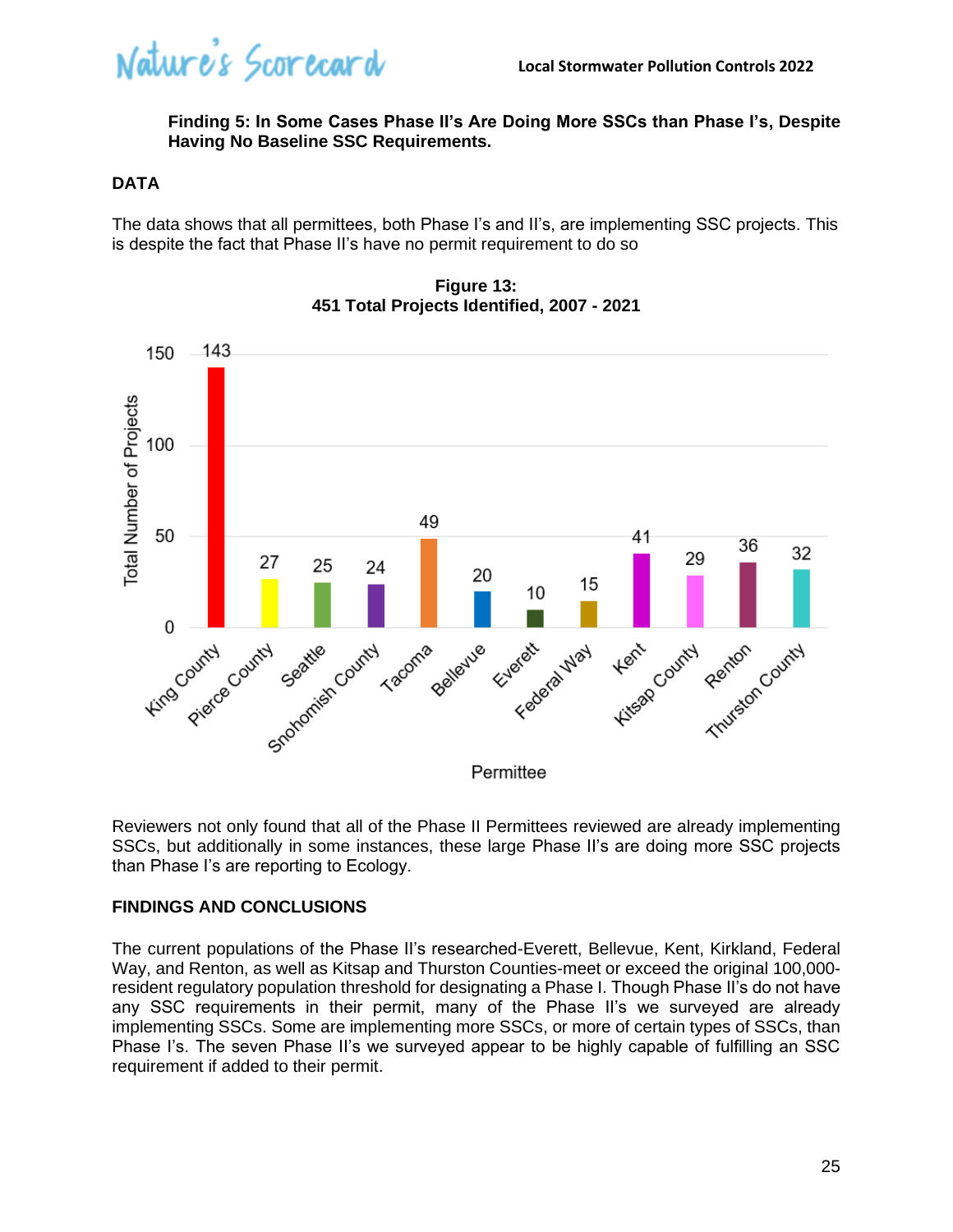



**Figure 14: Phase II Population Trends Per State of Washington OFM Report August 2020<sup>13</sup>**

#### <span id="page-25-0"></span>**Recommendation 5:** Expand SSC Requirements to Phase II's.

Although the Phase I and Phase II distinction has governed Ecology's permitting to date, it is no longer tenable for this artificial divide, based on population figures from the 30+ year old 1990 census, to dictate every outcome for every jurisdiction, regardless of existing size or capacity. At a minimum, the larger Phase II's should be required to do SSCs, if not implement all other Phase I Permit requirements.

In 2019, Ecology laid the groundwork for requiring across-the-board investments in SSCs by implementing a requirement for permittees to engage in SMAP planning. Implementation should move forward for both Phase I's and II's pursuant to a proportionate approach for investments in both the built environment and in areas where future development could degrade waters.

<sup>&</sup>lt;sup>13</sup> [https://www.ofm.wa.gov/sites/default/files/public/dataresearch/pop/april1/ofm\\_april1\\_poptrends.pdf](https://www.ofm.wa.gov/sites/default/files/public/dataresearch/pop/april1/ofm_april1_poptrends.pdf)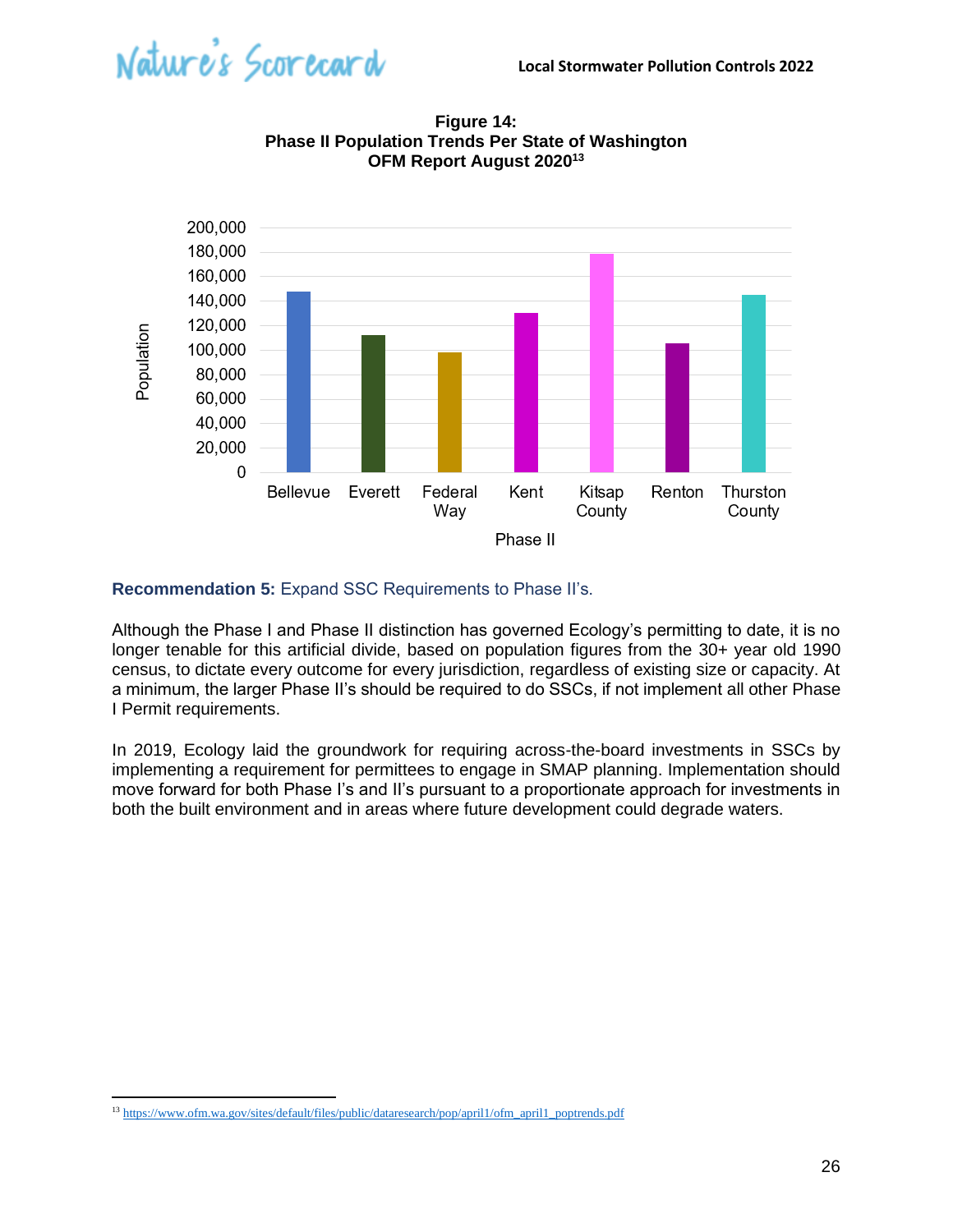

### <span id="page-26-0"></span>**D. Conclusion**

Stormwater remains the number one source of toxic pollution to Puget Sound, but we know how to stop it. We need to stop dumping pollution into our environment, treat and control polluted stormwater runoff before it enters our waterways, and clean up legacy pollution already in our waters. Researchers recently identified the tire chemical derivative, 6-PPD-quinone, has been killing Coho salmon throughout the Pacific Northwest since at least the 1980's. Yet, we've also known for decades that bioretention–a low impact development best management practice (LID BMP) and Structural Stormwater Control we can implement to retrofit the built environment - filters out toxic pollutants and saves Coho.

Our municipalities have done a good job juggling competing priorities with limited resources and implementing stormwater treatment and controls as able. However, municipalities need more funding support, more political support, and more regulatory support in the form of a clear mandate to save Puget Sound. We must strengthen existing Clean Water Act permit requirements by setting out a clear path to do so. Widespread implementation of LID and stormwater retrofits are key to accomplishing this goal.



#### **Figure 15: All SSC Projects Done By 12 Phase I and II Permittees, By SSC Type, From 2007 - 2021**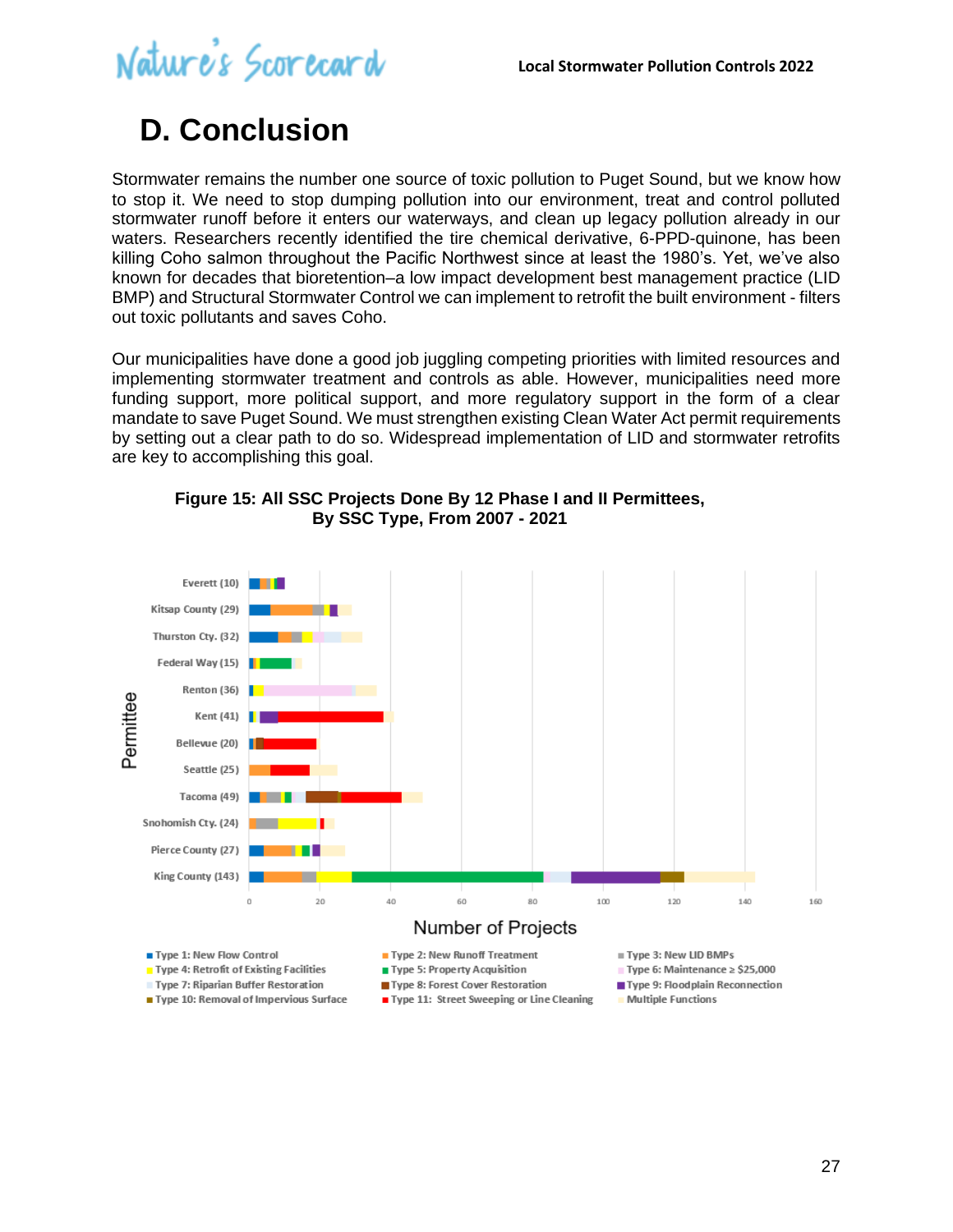

In light of the foregoing, reviewers recommend the following:

- $\wedge$  Ecology should modify section S.5.C.7 of the Phase I Permit to an "Existing" Development"-or "Retrofit"-requirement, focused on controlling polluted stormwater runoff from existing development and restoring waters. The same requirement should apply to Phase II Permittees.
	- For these projects, Ecology should require prioritization of projects or actions in the built environment, in areas with a high or medium prevalence of Urban Runoff Mortality Syndrome (URMS), and in overburdened communities.
- $\Diamond$  Ecology should shift to a proportionate approach for Retrofit requirements for Phase I's and II's. To control stormwater from existing development, permittees should be required to restore a specifically defined proportion or quantity of the stormwater problem or impacted area within their jurisdiction each year and each Permit cycle. Under this framework, performance should be evaluated based on whether each permittee has restored, and protected, the required proportion or quantity of waters in their jurisdiction each Permit cycle.
	- Permittees could choose to mix and match from the tools in the Permit to restore the required proportion or quantity of waters each Permit cycle.
	- This framework would build on and strengthen current Stormwater Management Action Planning (SMAP) planning requirements.
- Ecology should create a separate "Future Development"-or "Preservation" requirement for Phase I and II Permittees to implement projects, including current SSC Types 5, 7, and 8, targeted to prevent future water quality degradation and preserve conditions in undeveloped or less developed areas. To prevent or reduce impacts from expected future development, permittees should be required to protect a specifically defined proportion or quantity of the area expected to suffer future impacts each Permit cycle.
- $\wedge$  Ecology should create new standalone Phase I and II Permit requirements to perform line cleaning (SSC Type 11) and maintenance projects exceeding \$25,000 (SSC Type 6). Street-sweeping programs (SSC Type 11) could be included in the qualifying SSC project list(s) under a "proportionate" approach for Existing Development and/or Future Development requirements, or be separated into a new, distinct permit requirement for certain Phase I's and II's.
- $\Diamond$  SSC requirements should be expanded to Phase II's.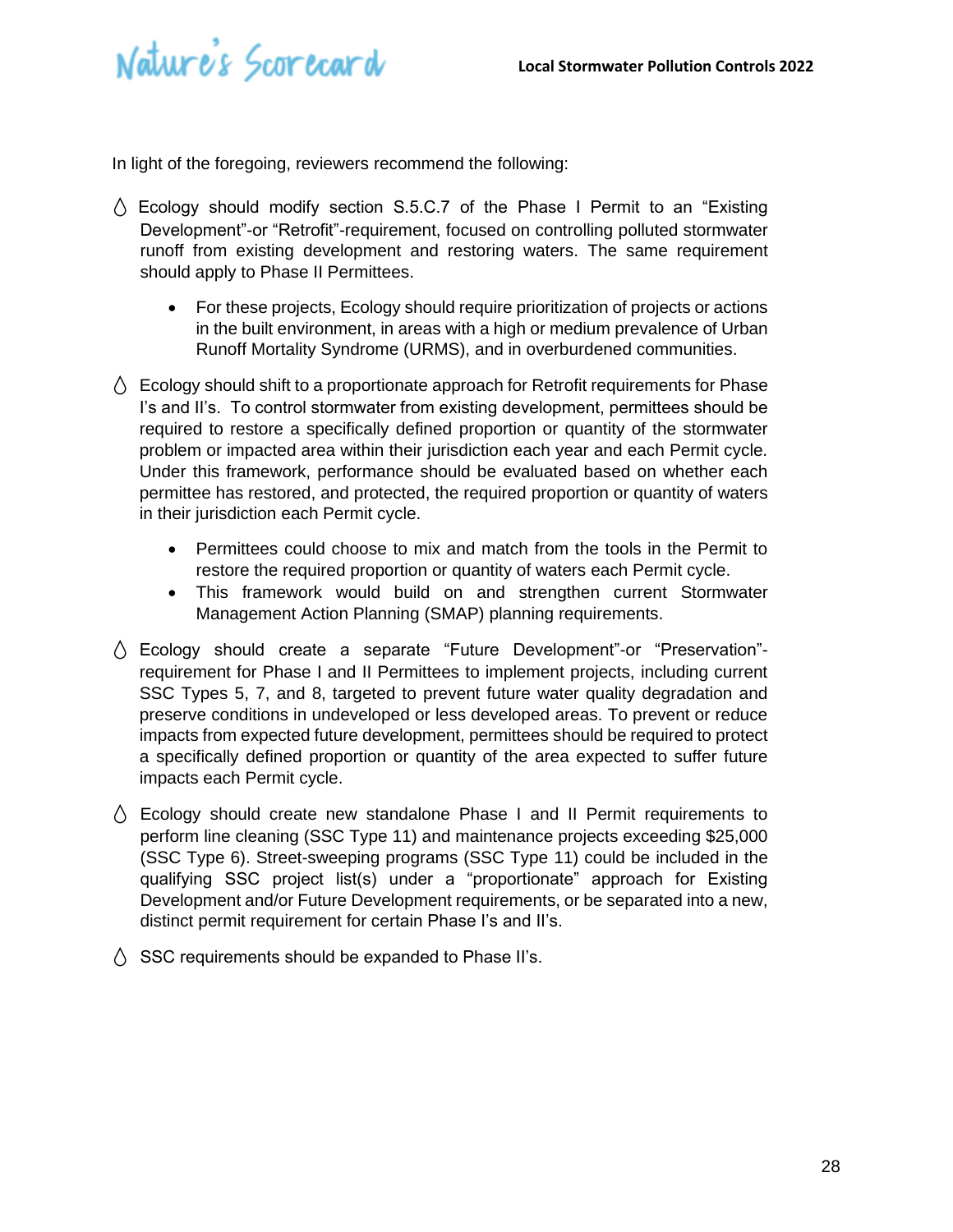#### <span id="page-28-0"></span>**Appendix 1: Phase I Progress Report Table**

| Projects = qualifying<br><b>SSCs reported</b>                                 | <b>Seattle</b>                           | King<br>County                                       | <b>Snohomish</b><br>County              | <b>Pierce</b><br>County                  | Tacoma                       | <b>Total</b>             |
|-------------------------------------------------------------------------------|------------------------------------------|------------------------------------------------------|-----------------------------------------|------------------------------------------|------------------------------|--------------------------|
| Total # of projects, and<br>(projects per capita) <sup>14</sup>               | 25<br>$(1 \text{ per } 30,440)$          | 143<br>$(1 \text{ per } 1,742)$                      | 24<br>(1 per 15, 392)                   | 27<br>(1 per 15,785)                     | 49<br>(1 per 4, 353)         | 268                      |
| # and (%) of runoff<br>treatment projects (Type 2)<br>& (projects per capita) | 14<br>(56%)<br>$(1 \text{ per } 54,364)$ | 12 <sup>2</sup><br>(8%)<br>$(1 \text{ per } 20,758)$ | 5<br>(20%)<br>$(1 \text{ per } 73,880)$ | 13<br>(48%)<br>$(1 \text{ per } 32,784)$ | 8<br>(16%)<br>(1 per 26,662) | 52 <sub>2</sub><br>(19%) |
| # and (%) of maintenance<br>projects (Types 6 and 11)                         | 11<br>(44%)                              | $\overline{2}$<br>(1%)                               | (4%)                                    | $\Omega$                                 | 17<br>(35%)                  | 31<br>(12%)              |
| # and (%) of preservation<br>projects (Types 5,7,8, 9)                        | $\overline{0}$                           | 104<br>(73%)                                         | (4%)                                    | 6<br>(22%)                               | 14<br>(29%)                  | 135<br>(50%)             |

**The data below was calculated using GIS analyses that excluded multi-year maintenance projects performed in the same or undetermined locations (SSC Types 6 and 11). Total Phase I non-repeat multi-year maintenance projects = 244.**

| # and (%) in built                | 14        | 57    | 23    | 18       | 24    | 136   |
|-----------------------------------|-----------|-------|-------|----------|-------|-------|
| environment <sup>15</sup>         | $(100\%)$ | (40%) | (96%) | (67%)    | (69%) | (56%) |
| # and (%) in High-URMS            | 12        | 3     | 8     | $\Omega$ | ົ     | 24    |
| areas (>40%) <sup>16</sup>        | (80%)     | (2%)  | (33%) |          | (4%)  | (10%) |
| # and (%) in Medium-              | 0         | 117   | 13    | 20       | 5     | 155   |
| URMS area (10%-40%) <sup>17</sup> |           | (82%) | (54%) | (74%)    | (10%) | (64%) |
| # and (%) of projects in          | (47%)     | 45    | 3     | 17       | 30    | 102   |
| High $EJ^{18}$ areas              |           | (31%) | (13%) | (63%)    | (86%) | (42%) |

[https://www.ofm.wa.gov/sites/default/files/public/dataresearch/pop/april1/ofm\\_april1\\_poptrends.pdf](https://www.ofm.wa.gov/sites/default/files/public/dataresearch/pop/april1/ofm_april1_poptrends.pdf)

<sup>15</sup> This data is based on the ESRI 2020 Land Cover Map, available online at: <https://www.arcgis.com/apps/mapviewer/index.html?layers=d6642f8a4f6d4685a24ae2dc0c73d4ac>

<sup>17</sup> This data is based on the U.S. Fish and Wildlife Services "Coho Urban Runoff Mortality Syndrome in Puget Sound" map, available online at: <https://fws.maps.arcgis.com/apps/MapSeries/index.html?appid=5dd4a36a2a5148a28376a0b81726a9a4>

<sup>&</sup>lt;sup>14</sup> Jurisdiction population sizes were pulled from a 2020 estimate from OFM for Washington cities and the unincorporated areas of counties covered by the Municipal General Stormwater Permit. Available online at:

<sup>&</sup>lt;sup>16</sup> This data is based on the U.S. Fish and Wildlife Services "Coho Urban Runoff Mortality Syndrome in Puget Sound" map, available online at: <https://fws.maps.arcgis.com/apps/MapSeries/index.html?appid=5dd4a36a2a5148a28376a0b81726a9a4>

<sup>&</sup>lt;sup>18</sup> "EJ" is shorthand for Environmental Justice. This data is based on the Washington Department of Health's Environmental Health Disparities Map, available online at[: https://fortress.wa.gov/doh/wtn/WTNIBL/](https://fortress.wa.gov/doh/wtn/WTNIBL/) . High Ranking areas are defined as census tracts ranking 8-9-10.